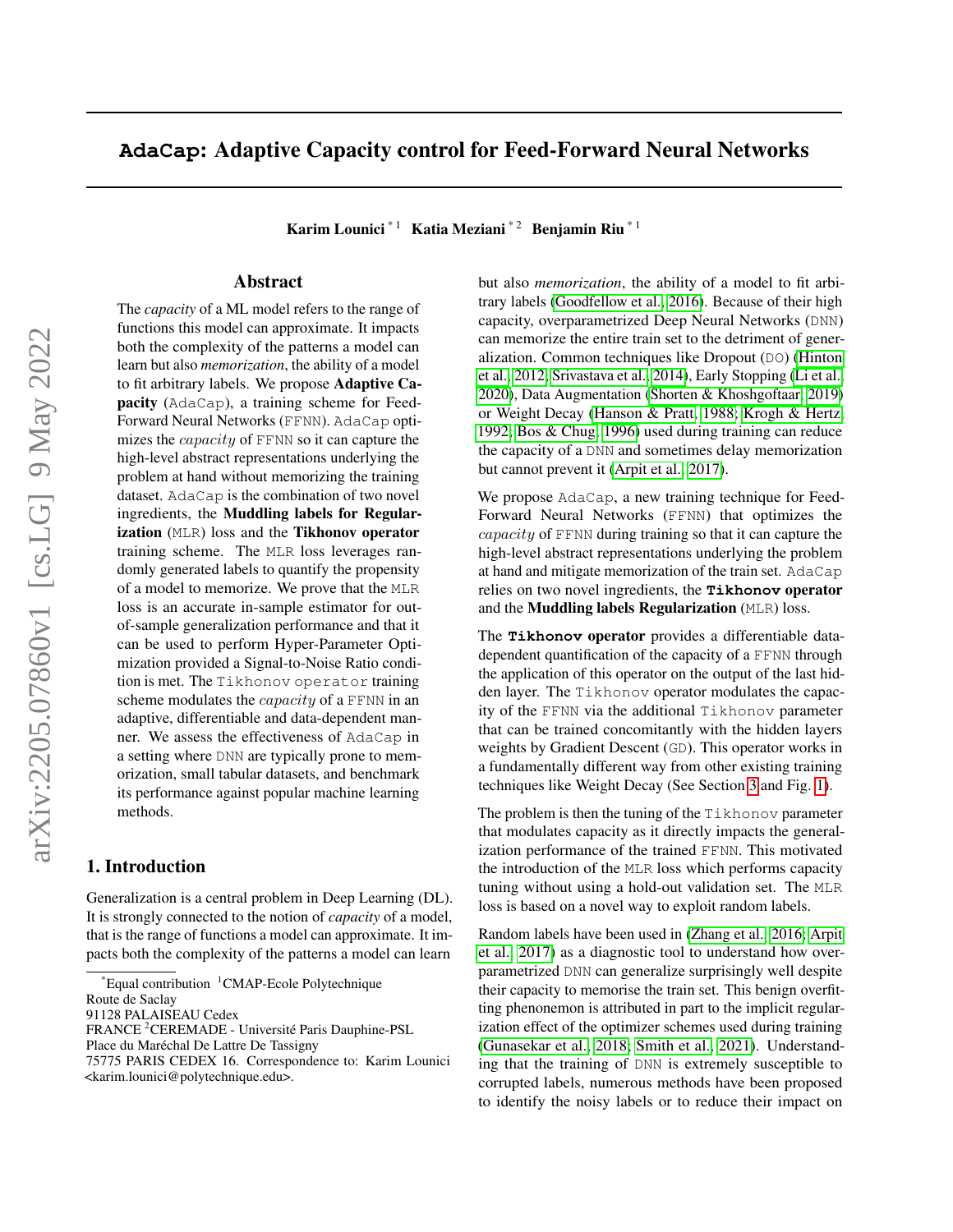

<span id="page-1-0"></span>Figure 1. We trained a MLP on the Boston dataset with either usual training (with/without Weight Decay) or AdaCap, using identical architectures and parameters in both cases. We plot the clustered correlation matrices of last hidden layer weights (in absolute value). Upper left: usual loss and no regularization. Upper right: usual loss and Weight Decay only. Bottom left: usual loss and Tikhonov scheme alone (no Weight Decay). Bottom right: AdaCap alone. Contrarily to Weight Decay, AdaCap produced a model with highly structured hidden layer weights even with a plain MLP architecture, indicating its learning behavior is very different from the standard one.

generalization. These approaches include loss correction techniques [\(Patrini et al., 2017\)](#page-10-3), reweighing samples [\(Jiang](#page-9-4) [et al., 2017\)](#page-9-4), training two networks in parallel [\(Han et al.,](#page-9-5) [2018\)](#page-9-5). See [\(Chen et al., 2019;](#page-8-2) [Harutyunyan et al., 2020\)](#page-9-6) for an extended survey.

We propose a different approach. We do not attempt to address the noise and corruptions already present in the original labels. Instead, we purposely generate purely corrupted labels during training as a tool to reduce the propensity of the DNN to memorize label noise during gradient descent. The underlying intuition is that we no longer see generalization as the ability of a model to perform well on unseen data, but rather as the ability to avoid finding pattern where none exists. Concretely, we propose the Muddling labels Regularization loss which uses randomly permuted labels to quantify the overfitting ability of a model on a given dataset. In Section [2,](#page-2-0) we provide theoretical evidences in a regression setting that the **MLR** loss is an accurate estimator of the generalization error (Fig. [4\)](#page-2-1) which can be used to perform Hyper-Parameter Optimization (HPO) without using a hold-out validation-set if a Signal-to-Noise Ratio (SNR) condition is satisfied.

This property motivates using the MLR loss rather than the usual losses during training to perform adaptive control of the capacity of DNN. This can improve generalization (Fig. [2\)](#page-1-1) not only in the presence of label corruption but also in other settings prone to overfitting  $-e.g.$  Tabular

Data [\(Borisov et al., 2021;](#page-8-3) [Gorishniy et al., 2021;](#page-9-7) [Shwartz-](#page-10-4)[Ziv & Armon, 2022\)](#page-10-4), Few-Shot Learning (Fig. [3\)](#page-2-2), a task introduced in [\(Fink, 2005;](#page-8-4) [Fei-Fei et al., 2006\)](#page-8-5). See [\(Wang](#page-11-3) [et al., 2020\)](#page-11-3) for a recent survey.



<span id="page-1-1"></span>Figure 2. RMSE across iterations for train and valid sets when training AdaCap, Tikhonov and regular DNN on Abalone TD. We can see the improvement in terms of generalization and memorization when adding Tikhonov and then MLR: The train RMSE converges to a higher plateau but validation RMSE keeps improving further. Tikhonov smooths the learning dynamic, removes the oscillations. Adding the MLR loss makes no change to the learning dynamic on the first iterations but impact the last iterations and delays memorization even more.

Our novel training method AdaCap works as follows. Before training: a) generate a new set of completely uninformative labels by *muddling* original labels through random permutations; then, at each GD iteration: b) apply the Tikhonov operator to the output of the last hidden layer; c) quantify the ability of the DNN's output layer to fit true labels rather than permuted labels via the new (MLR) loss; d) back-propagate the MLR objective through the network.

AdaCap is a gradient-based, global, data-dependent method which trains the weights and adjusts the capacity of the FFNN simultaneously during the training phase without using a hold-out validation set. AdaCap is designed to work on most FFNN architectures and is compatible with the usual training techniques like Gradient Optimizers [\(Kingma](#page-10-5) [& Ba, 2014\)](#page-10-5), Learning Rate Schedulers [\(Smith & Topin,](#page-11-4) [2019\)](#page-11-4), Dropout [\(Srivastava et al., 2014\)](#page-11-0), Batch-Norm [\(Ioffe](#page-9-8) [& Szegedy, 2015\)](#page-9-8), Weight Decay [\(Krogh & Hertz, 1992;](#page-10-2) [Bos & Chug, 1996\)](#page-8-0), etc.

DNN have not demonstrated yet the same level of success on Tabular Data (TD) as on images [\(Krizhevsky et al., 2012\)](#page-10-6), audio [\(Hinton et al., 2012\)](#page-9-1) and text [\(Devlin et al., 2019\)](#page-8-6), which makes it an interesting frontier for DNN architectures. Due to the popularity of tree-based ensemble methods (CatBoost [\(Prokhorenkova et al., 2018\)](#page-10-7), XGBoost [\(Chen & Guestrin, 2016\)](#page-8-7), RF [\(Barandiaran, 1998;](#page-8-8) [Breiman,](#page-8-9) [2001\)](#page-8-9)), there has been a strong emphasis on the preprocessing of categorical features which was an historical limitation of DL. Notable contributions include NODE [\(Popov et al.,](#page-10-8) [2020\)](#page-10-8) and TabNet [\(Arik & Pfister, 2020\)](#page-8-10). NODE (Neu-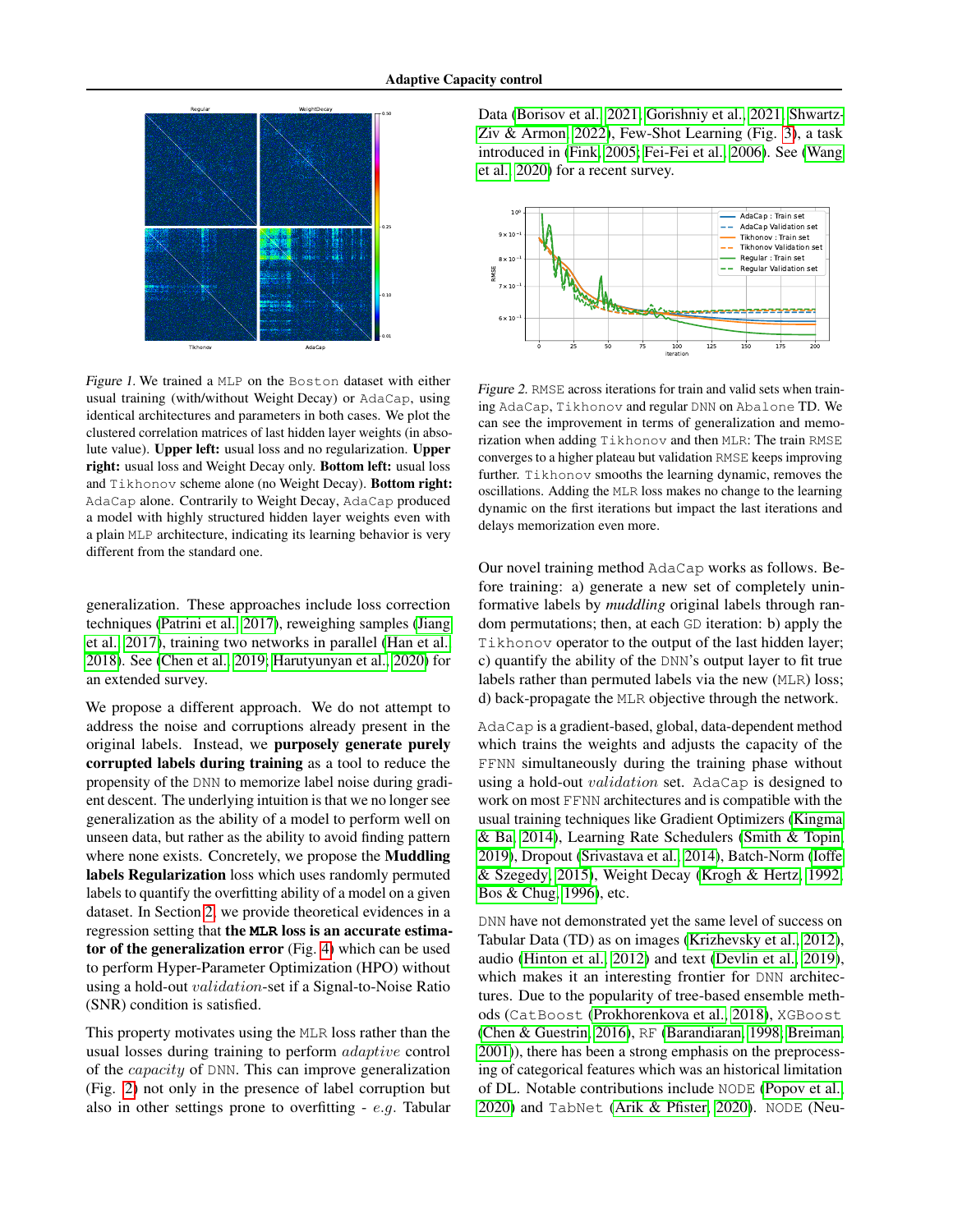

<span id="page-2-2"></span>Figure 3. Few-shot learning experiment on MNIST [\(Deng, 2012\)](#page-8-11). When training a simple ConvNet, the generalization performance of the obtained models  $w.r.t.$  the number of samples per class is uniformly better over the whole range of samples per class when using AdaCap, especially in the low sample per class regime.

ral Oblivious Decision Ensembles) are tree-like architectures which can be trained end-to-end via backpropagation. TabNet leverages Attention Mechanisms [\(Bahdanau et al.,](#page-8-12) [2014\)](#page-8-12) to pretrain DNN with feature encoding. The comparison between simple DNN, NODE, TabNet, RF and GBDT on TD was made concomitantly by Kadra et al. [\(2021\)](#page-9-9), Gorishniy et al. [\(2021\)](#page-9-7) and Shwartz-Ziv & Armon [\(2022\)](#page-10-4). Their benchmarks are more oriented towards an AutoML approach than ours, as they all use heavy HPO, and report training times in minutes/hours, even for some small and medium size datasets. See Appendix [C](#page-18-0) for a more detailed discussion. As claimed by [\(Shwartz-Ziv & Armon,](#page-10-4) [2022\)](#page-10-4), their results (like ours) indicate that DNN are not (yet?) the alpha and the omega of TD. [\(Kadra et al., 2021\)](#page-9-9) also introduces an HPO strategy called the regularization cocktail. Regarding the new techniques for DNN on TD, we mention here a few relevant to our work which we included in our benchmark. See [\(Borisov et al., 2021\)](#page-8-3) and the references therein for a more exhaustive list. [\(Klam](#page-10-9)[bauer et al., 2017\)](#page-10-9) introduced Self-Normalizing Networks (SNN) to train deeper FFNN models, leveraging the SeLU activation function. Gorishniy et al.[\(2021\)](#page-9-7) proposed new architecture schemes: ResBlock, Gated Linear Units GLU, and FeatureTokenizer-Transformers, which are adaptation for TD of ResNet [\(He et al., 2016\)](#page-9-10), Gated convolutional networks [\(Dauphin et al., 2017\)](#page-8-13) and Transformers [\(Vaswani](#page-11-5) [et al., 2017\)](#page-11-5).

We illustrate the potential of AdaCap on a benchmark of 44 tabular datasets from diverse domains of application, including 26 regression tasks, 18 classification tasks, against a large set of popular methods GBDT [\(Breiman,](#page-8-14) [1997;](#page-8-14) [Friedman, 2001;](#page-9-11) [2002;](#page-9-12) [Chen & Guestrin, 2016;](#page-8-7) [Ke](#page-9-13) [et al., 2017;](#page-9-13) [Prokhorenkova et al., 2018\)](#page-10-7); Decision Trees and RF [\(Breiman et al., 1984;](#page-8-15) [Barandiaran, 1998;](#page-8-8) [Breiman,](#page-8-9) [2001;](#page-8-9) [Gey & Nedelec, 2005;](#page-9-14) [Klusowski, 2020\)](#page-10-10), Kernels [\(Chang & Lin, 2011\)](#page-8-16), MLP [\(Hinton, 1989\)](#page-9-15), GLM [\(Cox, 1958;](#page-8-17) [Hoerl & Kennard, 1970;](#page-9-16) [Tibshirani, 1996;](#page-11-6) [Zou & Hastie,](#page-11-7) [2005\)](#page-11-7), MARS [\(Friedman, 1991\)](#page-8-18)).

For DL architectures, we combined and compared AdaCap with MLP, GLU, ResBlock, SNN and CNN. We left out recent methods designed to tackle categorical features (TabNet, NODE, FT-Transformers) as it is not the focus of this benchmark and of our proposed method. Our experimental study reveals that using AdaCap to train FFNN leads to an improvement of the generalization performance on regression tabular datasets especially those with high Signal-to-Noise Ratio (SNR), the datasets where it is possible but not trivial to obtain a very small test RMSE. AdaCap works best in combination with other schemes and architectures like SNN, GLU or ResBlock. Introducing AdaCap to the list of available DNN schemes allows neural networks to gain ground against the GBDT family.

#### <span id="page-2-0"></span>2. The **MLR** loss



<span id="page-2-1"></span>Figure 4. Comparison of the MLR criterion (blue), CV criterion (10-Fold cross-validation RMSE) (orange) for out-of-sample performance (test set RMSE) (green) estimation with the Ridge model. We generated synthetic regression data (Appendix [A.1\)](#page-12-0), and train a Ridge model with different levels of regularization  $\lambda$ . We also train a Ridge model with a randomly permuted target vector. We evaluate the MLR criterion, the 10-Fold CV RMSE and test RMSE over the  $\lambda$  grid and compare their respective argmin,  $\widehat{\lambda}_{\text{MLE}}, \widehat{\lambda}_{\text{CV}}$  and λ ∗ . The goal is to obtain an argmin as close as possible to the optimal one in terms of generalization. Averaging over 100 seeds, the RMSE test performances with  $\hat{\lambda}_{\text{MLR}}$ ,  $\hat{\lambda}_{\text{cv}}$  and  $\lambda^*$  are 0.7128, 0.7221 and 0.7061 respectively. Above figure is the criterion landscape for random seed 0. We see that MLR provides a better estimate of the argmin of test RMSE than CV.

**Setting.** Let  $\mathcal{D}_{train} = (\mathbf{x}, \mathbf{Y}) = \{(\mathbf{x}_i, Y_i)\}_{i=1}^n$  be the *train-set* with  $\mathbf{x}_i \in \mathbb{R}^d$  where d denotes the number of features and  $Y_i \in \mathcal{Y}$  where  $\mathcal{Y} = \mathbb{R}$  for regression and  $\mathcal{Y}$ is a finite set for classification. We optimise the objective  $L(\text{act}_{\text{out}}(f_{\theta}(\mathbf{x})), \mathbf{Y})$  where  $f_{\theta}(\mathbf{x})$  is the output of the last hidden layer, L is the loss function (MSE for regression and CE for classification) and  $\text{act}_{\text{out}}$  is the activation function (Id for regression, Sigmoid for binary classification and logsoftmax for multiclass).

Random permutations.We build a randomized data set by applying random permutations on the  $n$  components of the label vector Y. This randomization scheme presents the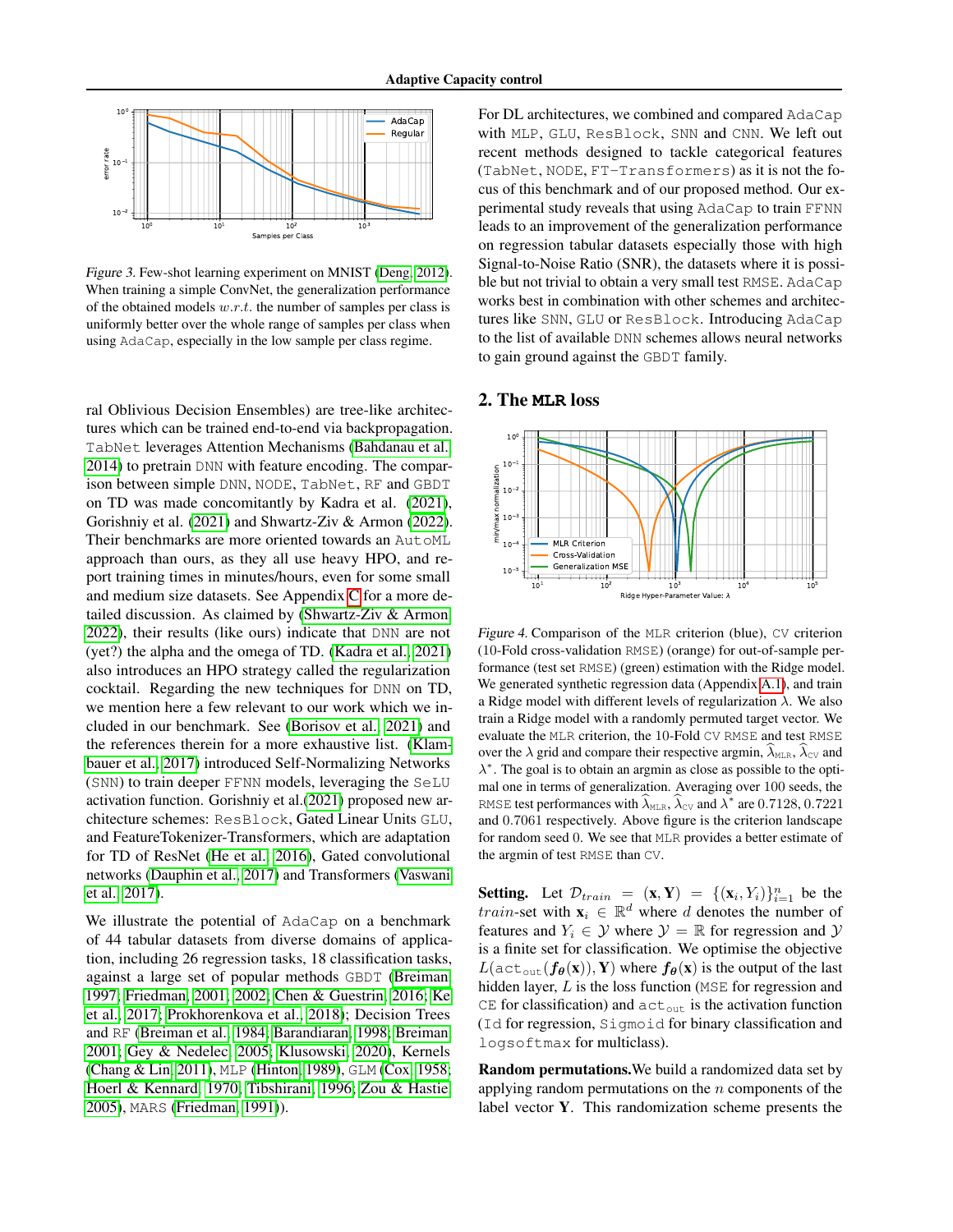advantage of creating an artificial train set  $(\mathbf{x}, \mathbf{Y}_{perm})$  with marginal distributions of features and labels identical to those in the initial train set but where the connection be-tween features and labels has been removed<sup>[1](#page-3-1)</sup>. This means that there is no generalizing pattern to learn from the artificial dataset  $(\mathbf{x}, \mathbf{Y}_{perm})$ . We replace the initial loss L by

$$
\text{MLR}(\boldsymbol{\theta}) := L(\mathbf{Y}, \text{act}_{\text{out}}(\boldsymbol{f}_{\boldsymbol{\theta}}(\mathbf{x}))) - L(\mathbf{Y}_{\text{perm}}, \text{act}_{\text{out}}(\boldsymbol{f}_{\boldsymbol{\theta}}(\mathbf{x}))). \quad (1)
$$

The second term on the right-hand side of [\(1\)](#page-3-2) is used to quantify memorization of output layer  $f_{\theta}$ . Indeed, since there is no meaningful pattern linking x to  $Y_{\text{perm}}$ , any  $f_{\theta}$ which fits  $(\mathbf{x}, \mathbf{Y}_{\text{perm}})$  well achieves it via memorization only. We want to rule out such models. By minimizing the MLR loss, we hope to retain only the generalizing patterns.

The MLR approach uses random labels in an original way. In [\(Zhang et al., 2016;](#page-11-1) [Arpit et al., 2017\)](#page-8-1), noise labels are used as a diagnostic tool in numerical experiments. On the theory side, Rademacher Process (RP) is a central tool exploiting random (Rademacher) labels to compute data dependent measures of complexity of function classes used in learning [\(Koltchinskii, 2011\)](#page-10-11). However, RP are used to derive bounds on the excess risk of already trained models whereas the MLR approach uses randomly permuted labels to train the model.

Experiment (Fig[.4\)](#page-2-1). We compare the MLR loss and Cross-Validation (CV) error to the true generalization error in the correlated regression setting described in Appendix [A.1.](#page-12-0) MLR is a better estimate of the generalization error than CV, thus yielding a more precise estimate of the optimal hyperparameter  $\lambda^*$  than CV.

Theoretical investigation of **MLR**. To understand the core mechanism behind the MLR loss, we consider the following toy regression model. Let  $Y = x\beta^* + \xi$  with  $\beta^* \in \mathbb{R}^d$  and isotropic sub-Gaussian noise  $\xi \in \mathbb{R}^n$  $(\text{Cov}(\xi) = \sigma^2 \mathbb{I}_n)$ . We consider the class of Ridge models  $\mathcal{F}^R = \{f_\lambda(\cdot) = \langle \beta_\lambda, \cdot \rangle, \lambda > 0\}$  with  $\beta_\lambda =$  $\beta_{\lambda}(\mathbf{x}, \mathbf{Y}) = (\mathbf{x}^{\top}\mathbf{x} + \lambda \mathbb{I}_d)^{-1}\mathbf{x}^{\top}\mathbf{Y} \in \mathbb{R}^d$ . Define the risk  $R(\lambda) := \mathbb{E}_{\xi} [\|\mathbf{x}\boldsymbol{\beta}^* - \mathbf{x}\boldsymbol{\beta}_{\lambda}\|_2^2],$  and the optimal parameter  $\lambda_{-}^{*} = \operatorname{argmin}_{\lambda>0} R(\lambda)$ . We assume for simplicity that  $\mathbf{x}^{\top} \mathbf{x}/n$  is an orthogonal projection (denoted  $P_{\mathbf{x}}$ ) onto a rdimensional subspace of  $\mathbb{R}^d$ . Define the rate

$$
\epsilon_n := \sqrt{\frac{r \sigma^2}{\|\mathbf{x}\boldsymbol{\beta}^*\|_2^2}} + \sqrt{\frac{\|\mathbf{x}\boldsymbol{\beta}^*\|_2^2}{n\sigma^2}}.
$$

<span id="page-3-5"></span>**Theorem 2.1.** *Under the above assumptions. If*  $r\sigma^2 \ll$  $\|\mathbf{x}\beta^*\|_2^2 \ll n\sigma^2$ , then we get w.h.p.

$$
\underline{MLR(\lambda) + ||P_{\mathbf{x}}(\mathbf{Y}_{perm})||_2^2} = (1 + o(1)) R(\lambda), \quad \forall \lambda > \epsilon_n.
$$

<span id="page-3-1"></span><sup>1</sup>The expected number of fixed points of a permutation drawn uniformly at random is equal to 1.

Proof is provided in Appendix [A.2.](#page-12-1) In our setting,  $\|\mathbf{x}\beta^*\|_2^2/(n\sigma^2)$  is the Signal-to-Noise Ratio SNR. The intermediate SNR regime  $r\sigma^2 \ll ||\mathbf{x}\beta^*||_2^2 \ll n\sigma^2$  is the only regime where using Ridge regularization can yield a significant improvement in the prediction. In that regime, the MLR loss can be used to find optimal hyperparameter  $\lambda^*$ . In the high SNR regime  $||\mathbf{x}\beta^*||_2^2 \geq n\sigma^2$ , no regularization is needed, i.e.  $\lambda^* = 0$  is the optimal choice. Conversely in the low SNR regime  $||\mathbf{x}\beta^*||_2^2 \leq r\sigma^2$ , the signal is completely drowned in the noise. Consequently it is better to use the zero estimator, i.e.  $\lambda^* = \infty$ .

<span id="page-3-2"></span>In a nutshell, while the high and low SNR regimes correspond to trivial cases where regularization is not useful, in the intermediate regime where regularization is beneficial, MLR is useful.

## <span id="page-3-0"></span>3. The **AdaCap** method to train **DNN**

The **Tikhonov** operator scheme. Consider a DNN architecture with L layers. Denote by  $\theta$  the hidden layers weights and by  $\mathbf{A}^{L-1}(\theta, \cdot) : \mathbb{R}^{n \times d} \to \mathbb{R}^{n \times d_{L-1}}$  the output of the last hidden layer.

Let  $\lambda \in \mathbb{R}_+^*$  be the Tikhonov parameter and define

$$
\mathbf{P}(\lambda, \boldsymbol{\theta}, \mathbf{x}) := \left[ \left( \mathbf{A}^{L-1} \right)^{\top} \mathbf{A}^{L-1} + \lambda \mathbb{I} \right]^{-1} \left( \mathbf{A}^{L-1} \right)^{\top} (2)
$$

where  $A^{L-1} := A^{L-1}(\theta, \mathbf{x})$  and  $\mathbb{I} = \mathbb{I}_{d_{L-1}}$  the identity matrix. The Tikhonov operator is

$$
\mathbf{H}(\lambda, \boldsymbol{\theta}, \mathbf{x}) := \mathbf{A}^{L-1} \mathbf{P}(\lambda, \boldsymbol{\theta}, \mathbf{x}).
$$
 (3)

During training, the Tikhonov operator scheme outputs the following prediction for target vector<sup>[2](#page-3-3)</sup> Y:

<span id="page-3-6"></span><span id="page-3-4"></span>
$$
f_{\lambda,\theta,\mathbf{Y}}(\mathbf{x}) = \mathbf{H}(\lambda,\theta,\mathbf{x})\mathbf{Y},\tag{4}
$$

Note that  $(\lambda, \theta, x, Y)$  may change at each iteration during training/GD. To train this DNN, we run a Gradient Descent Optimization scheme over parameters  $(\lambda, \theta)$ 

$$
(\widehat{\lambda}, \widehat{\boldsymbol{\theta}}) = \underset{\lambda > 0, \, \boldsymbol{\theta}}{\arg \min} \, L\left(\mathbf{Y}, \text{act}_{\text{out}}\left(\boldsymbol{f}_{\lambda, \boldsymbol{\theta}, \mathbf{Y}}(\mathbf{x})\right)\right). \tag{5}
$$

Eventually, at test time, we freeze  ${\bf P}(\widehat{\lambda}, \widehat{\theta}, {\bf x})$ , and obtain our final predictor

$$
f_{\widehat{\lambda},\widehat{\boldsymbol{\theta}}}(\boldsymbol{\cdot}) = \text{act}_{\text{out}}\left(A^{L-1}(\widehat{\boldsymbol{\theta}},\boldsymbol{\cdot})\mathbf{P}(\widehat{\lambda},\widehat{\boldsymbol{\theta}},\mathbf{x})\mathbf{Y}\right),\quad(6)
$$

where  $\text{act}_{\text{out}}$  is the last activation function applied to the output layer. Here,  ${\bf P}(\lambda, \theta, {\bf x}){\bf Y}$  are the weights of the output layer set once and for all using the minibatch  $(x, Y)$  associated with  $(\lambda, \hat{\theta})$  in case of batch-learning. Therefore, we recover the architecture of a standard DNN where the output

<span id="page-3-3"></span> $2$ In multiclass setting, replace Y by its one-hot encoding.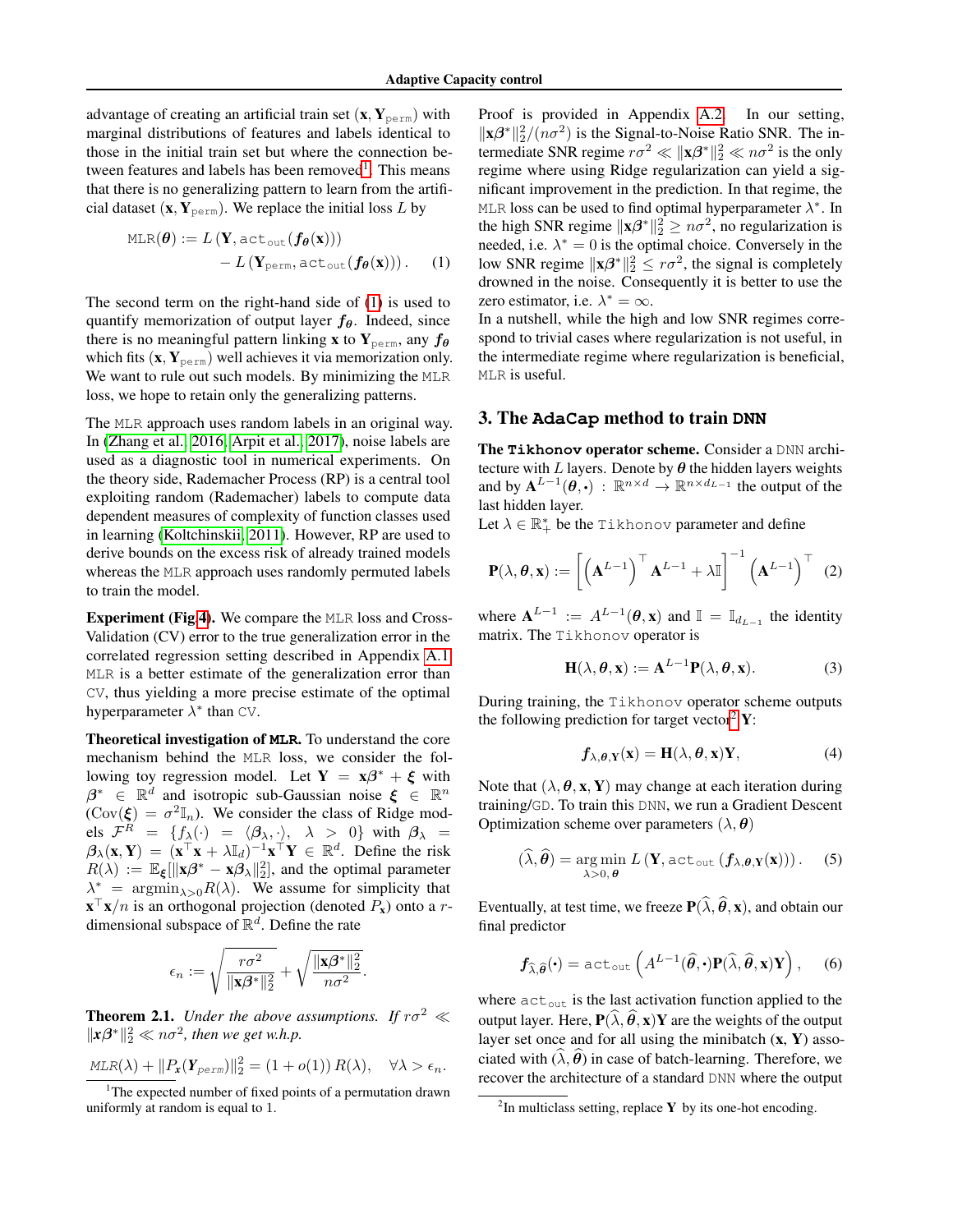of the hidden layers  $A^{L-1}(\hat{\theta}, \cdot)$  is multiplied by the weights of the output layer.

The **Tikhonov** operator scheme works in a fundamentally different way from Weight Decay. When we apply the Tikhonov operator to the output of the last hidden layer and then use backpropagation to train the DNN, we are indirectly carrying over its capacity control effect to the hidden layers of the DNN. In other words, we are performing *inter-layers* regularization (i.e. regularization across the hidden layers) whereas Weight Decay performs *intra-layer* regularization. We trained a DNN using Weight Decay on the one-hand and Tikhonov operator on the other hand while all the other training choices were the same between the two training schemes (same loss  $L$ , same architecture size, same initialization, same learning rate, etc.). Fig. [1](#page-1-0) shows that the Tikhonov scheme works differently from other  $L_2$ regularization schemes like Weight Decay. Indeed, Fig. [2](#page-1-1) reveals that the Tikhonov scheme completely changes the learning dynamic during GD.

Training with **MLR** loss and the **Tikhonov** scheme. We quantify the capacity of our model to memorize labels Y by  $L(Y, \text{act}_{\text{out}}(f_{\lambda,\theta,Y}(x)))$  w.r.t. to labels Y where the Tikhonov parameter  $\lambda$  modulates the level the *capacity* of this model. However, we are not so much interested in adapting the capacity to the train set  $(x, Y)$  but rather to the generalization performance on the test set. This is why we replace  $L$  by MLR in [\(5\)](#page-3-4). Since MLR is a more accurate in-sample estimate of the generalization error than the usual train loss (Theorem [2.1\)](#page-3-5), we expect MLR to provide better tuning of  $\lambda$  and thus some further gain on the generalization performance.

Combining [\(1\)](#page-3-2) and [\(4\)](#page-3-6), we obtain the following train loss of our method.

$$
MLR(\lambda, \theta) := L\left(\mathbf{Y}, \text{act}_{\text{out}}(\mathbf{H}(\lambda, \theta, \mathbf{x})\mathbf{Y})\right)
$$

$$
- L\left(\mathbf{Y}_{\text{perm}}, \text{act}_{\text{out}}(\mathbf{H}(\lambda, \theta, \mathbf{x})\mathbf{Y}_{\text{perm}})\right) (7)
$$

To train this model, we run a Gradient Descent Optimization scheme over parameters  $(\lambda, \theta)$ :

$$
(\widehat{\lambda}, \widehat{\boldsymbol{\theta}}) = \operatorname{argmin}_{\lambda, \boldsymbol{\theta} | \lambda > 0} \operatorname{MLR}(\lambda, \boldsymbol{\theta}).
$$
 (8)

The AdaCap predictor is defined again by [\(4\)](#page-3-6) but with weights obtained in [\(8\)](#page-4-0) and corresponds to the architecture of a standard DNN. Indeed, at test time, we freeze  ${\bf P}(\lambda, \theta, {\bf x}){\bf Y}$  which becomes the weights of the output layer. Once the DNN is trained, the corrupted labels  $Y_{\text{perm}}$  and the Tikhonov parameter  $\hat{\lambda}$  have no further use and are thus discarded. If using Batch-Learning, we use the minibatch  $(\mathbf{x}, \mathbf{Y})$  corresponding to  $(\hat{\theta}, \hat{\lambda})$ . In any case, the entire training set can also be discarded once the output layer is frozen.

#### Comments.

• Tikhonov is absolutely needed to use MLR on DNN in a differentiable fashion because FFNN have such a high capacity to memorize labels on the hidden layers that the SNR between output layer and target is too high for MLR to be applicable without controlling capacity via the Tikhonov operator. Controlling network capacity via HPO over regularization techniques would produce a standard bi-level optimization problem.

• The random labels are generated before training and are not updated or changed thereafter. Note that in practice, the random seed used to generate the label permutation has virtually no impact as shown in Table [6.](#page-17-0)

• In view of Theorem [2.1,](#page-3-5) both terms composing the MLR loss should be equally weighted to produce an accurate estimator of the generalization error.

• Note that  $\lambda$  is not an hyperparameter in AdaCap. It is trained alongside  $\theta$  by GD. The initial value  $\lambda_{\text{init}}$  is chosen with a simple heuristic rule. For initial weights  $\theta$ , we pick the value which maximizes sensitivity of the MLR loss w.r.t. variations of  $\lambda$  (See [\(30\)](#page-17-1) in Appendix [B\)](#page-17-2).

• Both terms of the MLR loss depend on  $\theta$  through the quantity  $H(\lambda, \theta, x)$ , meaning we compute only one derivation graph  $w.r.t.$   $H(\lambda, \theta, x)$ .

• When using the **Tikhonov** operator during training, we replace a matrix multiplication by a matrix inversion. This operation is differentiable and inexpensive as parallelization schemes provide linear complexity on GPU [\(Sharma et al.,](#page-10-12)  $2013$  $2013$ <sup>3</sup>. Time computation comparisons are provided in Table [2.](#page-6-0) The overcost depends on the dataset but remains comparable to applying Dropout (DO) and Batch Norm (BN) on each hidden layers for DNN with depth 3+.

• For large datasets, AdaCap can be combined with Batch-Learning. Table [5](#page-17-3) in appendix reveals that AdaCap works best with large batch-size, but handles very small batches and seeing fewer times each sample much better than regular DNN.

### <span id="page-4-2"></span>4. Experiments

<span id="page-4-0"></span>Our goal in this section is to tabulate the impact of AdaCap on simple FFNN architectures, on a tabular data benchmark, an ablation and parameter dependence study, and also a toy few shot learning experiment (Fig. [3\)](#page-2-2).

Note that in the main text, we report only the key results. In supplementary, we provide a detailed description of the benchmarked FFNN architectures and corresponding hyperparameters choices; a dependence study of impact of batchsize, DO&BN, and random seed; the exhaustive results for the tabular benchmark; the implementation choices for

<span id="page-4-1"></span><sup>&</sup>lt;sup>3</sup>This article states that the time complexity of matrix inversion scales as  $J$  as long as  $J^2$  threads can be supported by the GPU where  $J$  is the size of the matrix.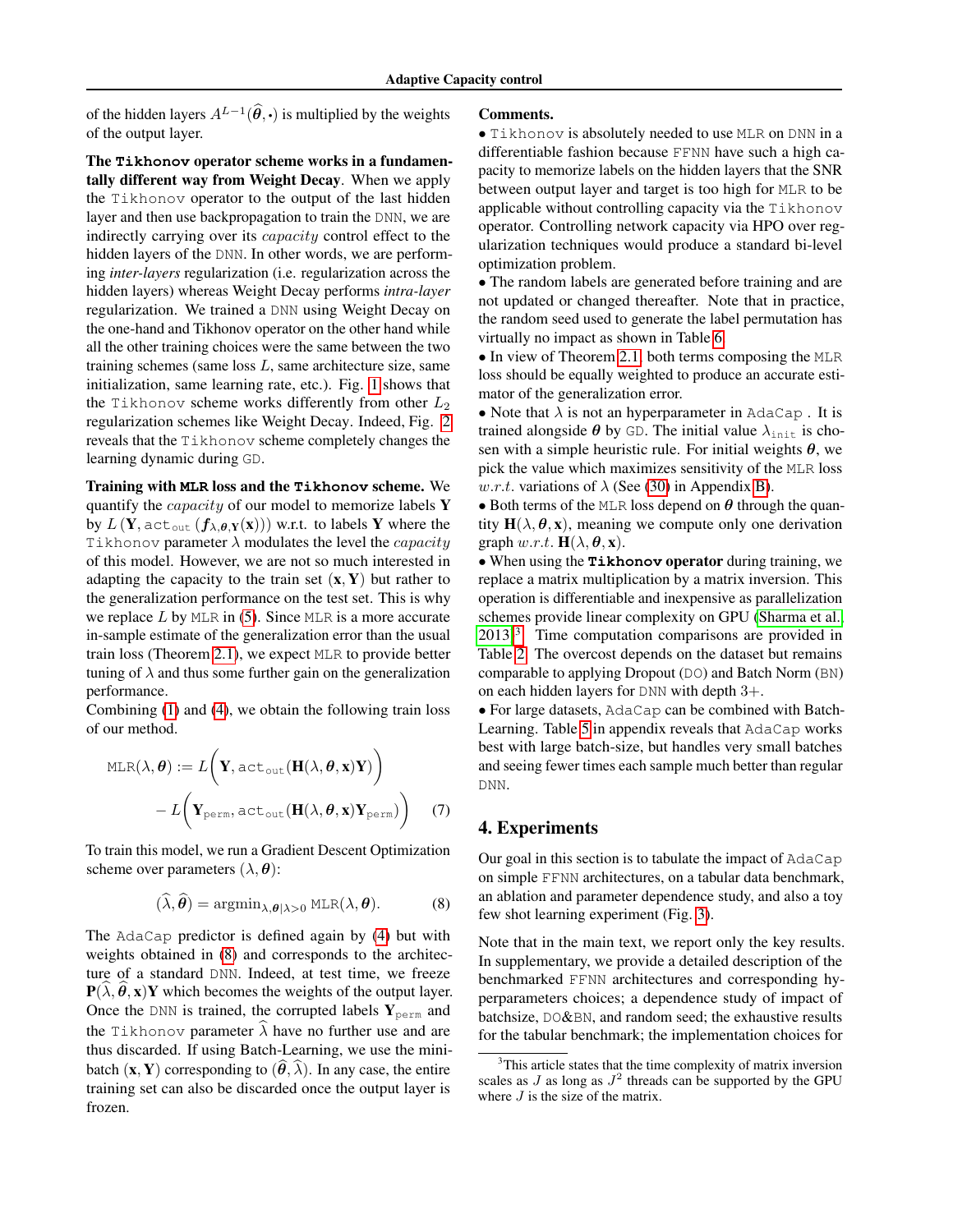<span id="page-5-0"></span>Table 1. Percentage of experiments where the best performing method belongs to the category (higher is better). For each random train/test split of each considered dataset, we evaluate all methods and than consider two competitions:  $\bullet$  without AdaCap the DNN category consists of 4 methods: MLP, ResBlock, SNN and MLPGLU; • with AdaCap the DNN category contains the 4 following methods instead: MLP, AdaCapResBlock, AdaCapSNN and AdaCapMLPGLU. In both competitions, all the other categories contains all the method listed in the benchmark description. For classification TD, we did not report results with AdaCap as it under-performs vastly against regular DNN in terms of accuracy and Area Under Curve (AUC), meaning it is not a suitable technique. For regression, DNN compare more favorably when introducing AdaCap, especially on the 8 datasets where the best method obtains a RMSE score under 0.25.

| $\alpha$ , when the equating $\alpha$ and $\alpha$ , coperantly on the $\alpha$ databased where the ocst meanog countries a range short and $\alpha$ . |                         |             |                           |             |                 |                   |  |  |  |  |
|--------------------------------------------------------------------------------------------------------------------------------------------------------|-------------------------|-------------|---------------------------|-------------|-----------------|-------------------|--|--|--|--|
| category                                                                                                                                               | RMSE top $1$ on $26$ TD |             | RMSE top $1$ on $8$ TD    |             | BinClf on 18 TD |                   |  |  |  |  |
|                                                                                                                                                        |                         |             | with $\min$ RMSE $< 0.25$ |             | without AdaCap  |                   |  |  |  |  |
|                                                                                                                                                        | without AdaCap          | with AdaCap | without AdaCap            | with AdaCap | AUC top 1       | Err. rate top $1$ |  |  |  |  |
| GBDT                                                                                                                                                   | 39.615%                 | 36.538%     | $35.0\%$                  | 27.160 %    | 61.666 $%$      | 73.888%           |  |  |  |  |
| <b>DNN</b>                                                                                                                                             | 30.0 $%$                | 33.461 $%$  | 50.0%                     | 58.024 %    | $16.666\%$      | 5.5555%           |  |  |  |  |
| <b>RF</b>                                                                                                                                              | 18.461%                 | $18.076\%$  | $15.0\%$                  | 14.814 %    | $15.0\%$        | $10.0\%$          |  |  |  |  |
| SVM                                                                                                                                                    | $5.7692\%$              | 6.1538 $%$  | $0.0\%$                   | $0.0\%$     | $0.0\%$         | $0.0\%$           |  |  |  |  |
| GLM                                                                                                                                                    | 4.6153%                 | 4.6153%     | $0.0\%$                   | $0.0\%$     | 6.6666 $%$      | 7.7777%           |  |  |  |  |
| MARS                                                                                                                                                   | $1.5384\%$              | $1.1538\%$  | $0.0\%$                   | $0.0\%$     | N.A.            | N.A.              |  |  |  |  |
| CART                                                                                                                                                   | $0.000\%$               | $0.0\%$     | $0.0\%$                   | $0.0\%$     | $0.0\%$         | $2.7777\%$        |  |  |  |  |

compared methods; datasets used with sources and characteristics; datasets preprocessing protocol; hardware implementation.

#### 4.1. Implementation details

Creating a pertinent benchmark for TD is still an ongoing process for ML research community. Because researchers compute budget is limited, arbitrages have to be made between number of datasets, number of methods evaluated, intensity of HPO, dataset size, number of train-test splits. We tried to cover a broad set of usecases [\(Paleyes et al., 2020\)](#page-10-13) where improving DNN performance compared to other existing methods is relevant, leaving out hours-long training processes relying on HPO to get the optimal performance for each benchmarked method. We detail below how this choice affected the way we designed our benchmark.

**FFNN** Architectures. For binary classification (BinClf), multiclass classification (MultiClf) and regression (Reg), the output activation/training loss are Sigmoid/BCE, logsoftmax/CE and Id/RMSE respectively. We also implemented the corresponding MLR losses. In all cases, we used the Adam (Adam) [\(Kingma & Ba,](#page-10-5) [2014\)](#page-10-5) optimizer and the One Cycle Learning Rate Scheduler scheme [\(Smith, 2015\)](#page-10-14). Early-Stopping is performed using a validation set of size  $\min(n * 0.2, 2048)$ . Unless mentioned otherwise, Batch-Learning is performed with batch size  $b_s = \min(n * 0.8, 2048)$  and the maximum number of iteration does not depend on the number of epochs and batches per epoch, to cap the training time, in accordance with our benchmark philosophy. We initialized layer weights with Kaiming [\(He et al., 2015\)](#page-9-17). Then, for AdaCap, the Tikhonov parameter  $\lambda$  is initialized by maximizing the MLR loss sensitivity  $w.r.t. \lambda$  on the first mini-batch (See Appendix [B\)](#page-17-2). When using AdaCap, we used no other additional regularization tricks. Otherwise we used BN and

 $DO = 0.2$  on all hidden layers. Unless mentioned otherwise, we set  $\max_{\text{Iter}} = 500$  and  $\max_{\text{lr}} = 0.01$ , hidden layers width 512 and ReLU activation.

We implemented some architectures detailed in [\(Klambauer](#page-10-9) [et al., 2017;](#page-10-9) [Gorishniy et al., 2021\)](#page-9-7); MLP: MultiLayer Perceptrons of depth 2; ResBlock: Residual Networks with 2 Resblock of depth 2; SNN for MLP with depth 3 and SeLU activation. We define GLU when hidden layers are replaced with Gated Linear Units. Fast denotes a faster version of MLP and SNN with  $max_{\text{Iter}} = 200$  and hidden layers width 256. BatchMLP and BatchResBlock denote a slower version where the number of epochs is set at 20 and 50 respectively and the batch size is set at  $min(n, 256)$  but the number of iterations is not limited, we enforce a one hour training budget instead. The Batch architectures are outside of the scope of this benchmark and only provided for compute time and performance comparison with iteration bounded versions. In total, we implemented 16 architectures: MLP, FastMLP, BatchMLP, SNN, FastSNN, MLPGLU, ResBlock, BatchResBlock; each time trained with and without AdaCap. These where evaluated individually but to count which methods perform best (Table [1\)](#page-5-0) we used a restricted set of methods (#4) for DNN. When the top 1 count is made without AdaCap, we picked MLP, ResBlock, SNN and MLPGLU. When AdaCap is included, we picked MLP, AdaCapResBlock, AdaCapSNN and AdaCapMLPGLU. We do so to avoid biasing results in favor of DNN by increasing the number of contenders from this category. See Table [9](#page-21-0) in the Appendix.

Other compared methods. We considered CatBoost [\(Prokhorenkova et al., 2018\)](#page-10-7), XGBoost [\(Chen & Guestrin,](#page-8-7) [2016\)](#page-8-7), LightGBM [\(Ke et al., 2017\)](#page-9-13) ), MARS [\(Friedman,](#page-8-18) [1991\)](#page-8-18) (py-earth implementation) and the scikit learn implementation of RF and XRF [\(Barandiaran, 1998;](#page-8-8) [Breiman,](#page-8-9) [2001\)](#page-8-9), Ridge Kernel and NuSVM[\(Chang & Lin, 2011\)](#page-8-16), MLP [\(Hinton, 1989\)](#page-9-15), Elastic-Net [\(Zou & Hastie, 2005\)](#page-11-7),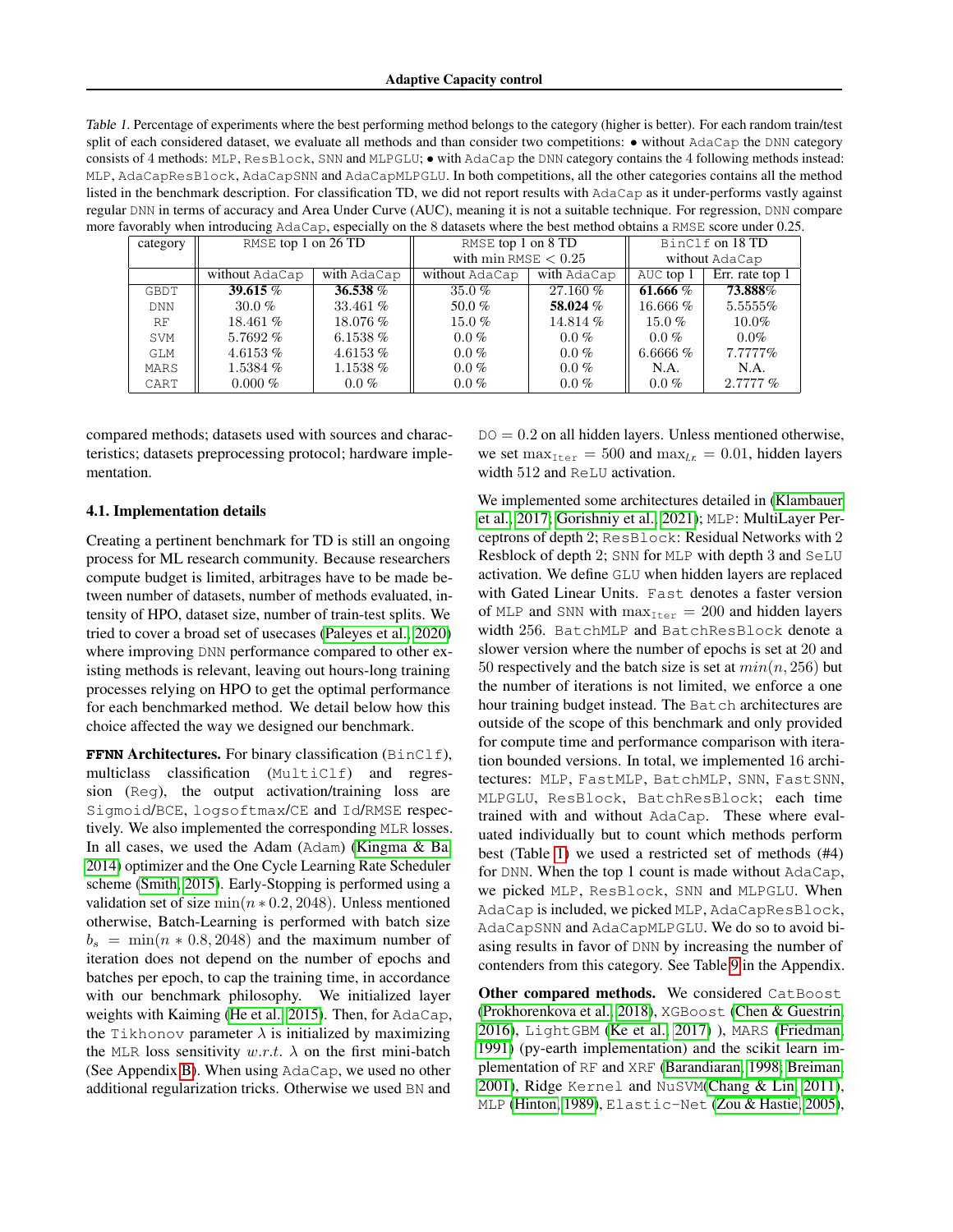<span id="page-6-0"></span>Table 2. Regression task focus: test RMSE (lower is better), P90 (higher is better), and runtime for the 10 methods from all categories which performed best on 26 tabular datasets. RMSE is averaged over 10 train/test splits. The P90 metric measures for each method, the percentage of experiments where the best RMSE is not under 90% of the method RMSE, meaning it did not underperform too much. AdaCap + SNN outperforms the other architectures and CatBoostby a large margin in terms of avg. RMSE but AdaCap + GLUMLP performances are more consistent as revealed by the P90 metric, even more so on the 8 datasets where the best method obtains a RMSE score under 0.25.

| method              | RMSE avg. | <b>P90</b> | RMSE avg.           | <b>P90</b>          | avg. runtime | max     |
|---------------------|-----------|------------|---------------------|---------------------|--------------|---------|
|                     | all TD    | all TD     | TDwith              | TDwith              | avg.         | runtime |
|                     |           |            | $min$ RMSE $< 0.25$ | $min$ RMSE $< 0.25$ | (sec.)       | (sec.)  |
| AdaCapSNN           | 0.4147    | 55.0       | 0.1486              | 32.5                | 19.798       | 169.82  |
| <b>GLU MLP</b>      | 0.4201    | 54.230     | 0.1498              | 40.0                | 9.8911       | 35.699  |
| AdaCapGLUMLP        | 0.4206    | 60.384     | 0.1455              | 56.25               | 22.355       | 179.88  |
| AdaCapResBlock      | 0.4214    | 50.0       | 0.1532              | 30.0                | 17.192       | 166.13  |
| CatBoost            | 0.4221    | 66.538     | 0.1910              | 45.0                | 92.518       | 315.15  |
| MLP                 | 0.4230    | 50.769     | 0.1601              | 26.25               | 4.0581       | 22.213  |
| AdaCapMLP           | 0.4233    | 46.923     | 0.1566              | 17.5                | 17.208       | 168.10  |
| AdaCapFastSNN       | 0.4245    | 42.307     | 0.1591              | 16.25               | 7.6670       | 38.286  |
| AdaCapBatchResBlock | 0.4257    | 45.384     | 0.1580              | 20.0                | 194.72       | 2654.7  |
| SNN                 | 0.4260    | 40.384     | 0.1526              | 18.75               | 7.1895       | 32.581  |

Ridge [\(Hoerl & Kennard, 1970\)](#page-9-16), Lasso [\(Tibshirani,](#page-11-6) [1996\)](#page-11-6), Logistic regression (LogReg [\(Cox, 1958\)](#page-8-17)), CART, XCART [\(Breiman et al., 1984;](#page-8-15) [Gey & Nedelec, 2005;](#page-9-14) [Klu](#page-10-10)[sowski, 2020\)](#page-10-10),Adaboostand XGB [\(Breiman, 1997;](#page-8-14) [Fried](#page-9-11)[man, 2001;](#page-9-11) [2002\)](#page-9-12). We included a second version of CatBoost denoted FastCatBoost, with hyperparameters chosen to reduce runtime considerably while minimizing performance degradation.

Benchmarked Tabular Data. TD are very diverse. We browsed UCI [\(Dua & Graff, 2017\)](#page-8-19), Kaggle and OpenML [\(Vanschoren et al., 2013\)](#page-11-8), choosing datasets containing structured columns, *i.i.d.* samples, one or more specified targets and corresponding to a non trivial learning task, that is the RF performance is neither perfect nor behind the intercept model. We ended up with 44 datasets (Table [7\)](#page-19-0): UCI 34, Kaggle 5 and openml 5, from medical, marketing, finance, human ressources, credit scoring, house pricing, ecology, physics, chemistry, industry and other domains. Sample size ranges from 57 to 36584 and the number of features from 4 to 1628, with a diverse range of continuous/categorical mixtures. The tasks include 26 continuous and ordinal Reg and 18 BinClf tasks. Data scarcity is a frequent issue in TD [\(Chahal et al., 2021\)](#page-8-20) and Transfer Learning is almost never applicable. However, the small sample regime was not really considered by previous benchmarks. We included 28 datasets with less than 1000 samples (Reg task:15, BinClf task:13). We also made a focus on the 8 Reg datasets where the smallest RMSE achieved by any method is under 0.25, this corresponds to datasets where the SNRis high but the function to approximate is not trivial. For the bagging experiment, we only used the 15 smallest regression datasets to reduce compute time.

Dataset preprocessing. We applied uniformly the following pipeline: • remove columns with id information, timestamps, categorical features with more than 12 modalities (considering missing values as a modality); • remove rows with missing target value; • replace feature missing values with mean-imputation; • standardize feature columns and regression target column. For some regression datasets, we also applied transformations (e.g.  $log(·)$  or  $log(1 + ·)$ ) on target when relevant/recommended (see Appendix [D.2.2\)](#page-18-1).

Training and Evaluation Protocol. For each dataset, we used 10 different train/test splits (with fixed seed for reproducibility) without stratification as it is more realistic. For each dataset and each split, the test set was only used for evaluation and never accessed before prediction. Methods which require a validation set can split the train set only. We evaluated on both train and test set the  $R^2$ -score and RMSE for regression and the Accuracy (Acc.) or Area Under Curve AUC for classification (in a *one-versus-rest* fashion for multiclass). For each dataset and each we also computed the average performance over the 10 train/test splits for the following global metrics: PMA, P90, P95 and Friedman Rank. We also counted each time a method outperformed all others (Top1) on one train/test splits of one dataset.

Meta-Learning and Stacking Since the most popular competitors to DNN on TD are ensemble methods, it makes sense to also consider Meta-Learning schemes, as mentionned by [\(Gorishniy et al., 2021\)](#page-9-7). For a subset of Reg datasets, we picked the methods from each category which performed best globally and evaluated bagging models, each comprised of 10 instances of one unique method, trained with a different seed for the method (but always using the same train/test split), averaging the prediction of the 10 weak learners. This scheme multiplies training time by 10, which for most compared methods means a few minutes instead of a few second. Although it has been shown that HPO can drastically increase the performance of some methods on some large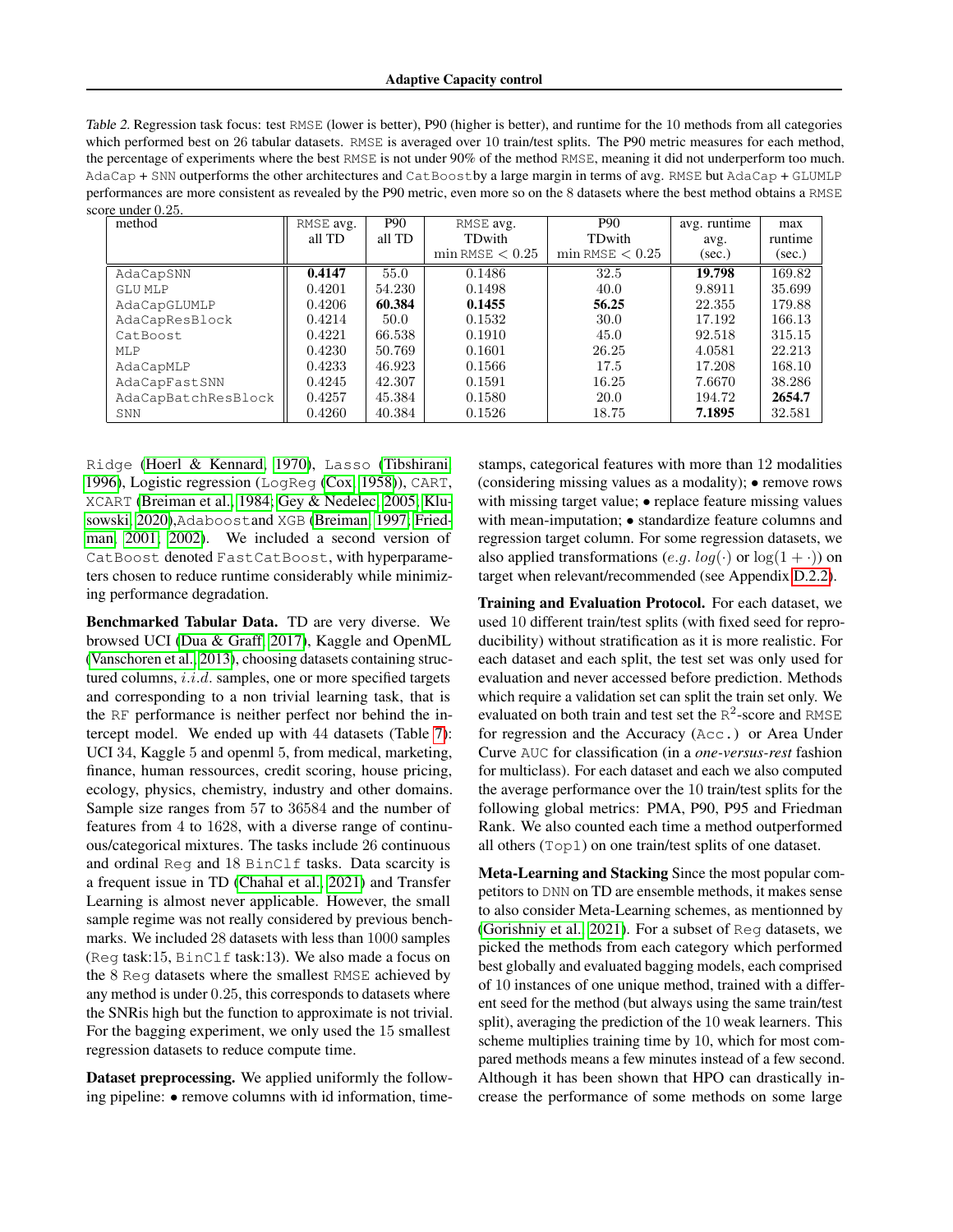datasets, it also most often multiply the compute cost by a factor of 500 (5 Fold CV∗ 100 iterations in [\(Gorishniy et al.,](#page-9-7) [2021\)](#page-9-7)), from several hours to a few days.

Benchmark limitations. This benchmark does not address some interesting but out of scope cases for relevance or compute budget reasons: huge datasets (10M+), specific categorical features handling, HPO, pretraining, Data Augmentation, handling missing values, Fairness, etc., and does not include methods designed for those cases (notably NODE, TabNet, FeatureTokenizer, leaving out the comparison/combination of AdaCap with these.

#### 4.2. Tabular Data benchmark results

Main takeaway: **AdaCap** vs regular **DNN**. • Compared with regular DNN, AdaCap is almost irrelevant for classification but almost always improves Reg performance. Its impact compounds with the use of SeLU, GLU and ResBlock.

• Compute time wise, the overcost of the Tikhonov operator matrix inversion is akin to increasing the depth of the network (Table [2\)](#page-6-0).

• There is no SOTA method for TD. In terms of achieving top 1 performance, GBDT comes first on only less than 40% of the regression datasets followed by DNN without AdaCap at 30%. Using AdaCap to train DNN, the margin between GBDT and AdaCap-DNN divides by 3 this gap. (Table [1\)](#page-5-0). In terms of average RMSE performance across all Reg datasets, AdaCapSNN and AdaCapGLUMLP actually comes first before CatBoost (Table [2\)](#page-6-0).

• On regression TD where the best achievable RMSE is under 0.25 AdaCap dominates the leaderboard. This confirms our claim that AdaCap can delay memorization during training, giving DNN more leeway to capture the most subtle patterns.

• Although AdaCap reduces the impact of the random seed used for initialization (Table [6\)](#page-17-0), it still benefits as much from bagging as other non ensemble methods.

Table 3. Impact of bagging 10 instances of the same method, on regression TD. We took the top methods of each category and for 1 train/test split of 15 regression TD we trained the method 10 times with different random seed and averaged the predictions evaluate the potential variation of RMSE with simple method ensembling (lower is better).

| top 8          | <b>RMSE</b> | <b>RMSE</b> | RMSE %      |
|----------------|-------------|-------------|-------------|
| best methods   | no bag      | bag10       | variation % |
| AdaCapSNN      | 0.3532      | 0.3322      | $-5.933$    |
| AdaCapGLUMLP   | 0.3482      | 0.3330      | $-4.362$    |
| SNN            | 0.3615      | 0.3374      | $-6.671$    |
| <b>GLU MLP</b> | 0.3593      | 0.3402      | $-5.296$    |
| FastMLP        | 0.3698      | 0.3492      | $-5.562$    |
| CatBoost       | 0.3638      | 0.3610      | $-0.782$    |
| FastCat        | 0.3879      | 0.3689      | $-4.884$    |
| <b>XRF</b>     | 0.3813      | 0.3799      | $-0.363$    |

Few-shot. We conducted a toy few-shot learning experiment on MNIST [\(Deng, 2012\)](#page-8-11) to verify that AdaCap is also compatible with CNN architectures in an image multiclass setting. We followed the setting of the pytorch tutorial [\(mni, 2016\)](#page-8-21) and we repeated the experiment with AdaCap but without DO nor BN. The results are detailed in Fig. [3.](#page-2-2)

#### 4.3. Ablation, Learning Dynamic, Dependency study

Figure [1](#page-1-0) shows the impact of both Tikhonov and MLR on the trained model. AdaCap removes oscillations in learning dynamics Figure [2.](#page-1-1) AdaCap can handle small batchsize very well whereas standard MLP fails (Table [5\)](#page-17-3). MLP trained with AdaCap performs better in term of RMSE than when trained with BN+DO (Table [4\)](#page-17-4). Combining AdaCap with BN or DO does not improve RMSE. The random seed used to generate the label permutation has virtually no impact (Table [6\)](#page-17-0).

#### 5. Conclusion

We introduced the MLR loss, an in-sample metric for out-of-sample performance, and the Tikhonov operator, a training scheme which modulates the capacity of a FFNN. By combining these we obtain AdaCap, a training scheme which changes greatly the learning dynamic of DNN. AdaCap can be combined advantageously with CNN, GLU, SNN and ResBlock. Its performance are poor on binary classification tabular datasets, but excellent on regression datasets, especially in the high SNR regime were it dominates the leaderboard.

Learning on tabular data has witnessed a regain of interest recently. The topic is difficult given the typical data heterogeneity, data scarcity, the diversity of domains and learning tasks and other possible constraints (compute time or memory constraints). We believe that the list of possible topics is so vast that a single benchmark cannot cover them all. It is probably more reasonable to segment the topics and design adapted benchmarks for each.

In future work, we will investigate development of AdaCap for more recent architectures including attention-mechanism to handle heterogeneity in data . Finally, we note that the scope of applications for AdaCap is not restricted to tabular data. The few experiments we carried out on MNIST and CNN architectures were promising. We shall also further explore this direction in a future work.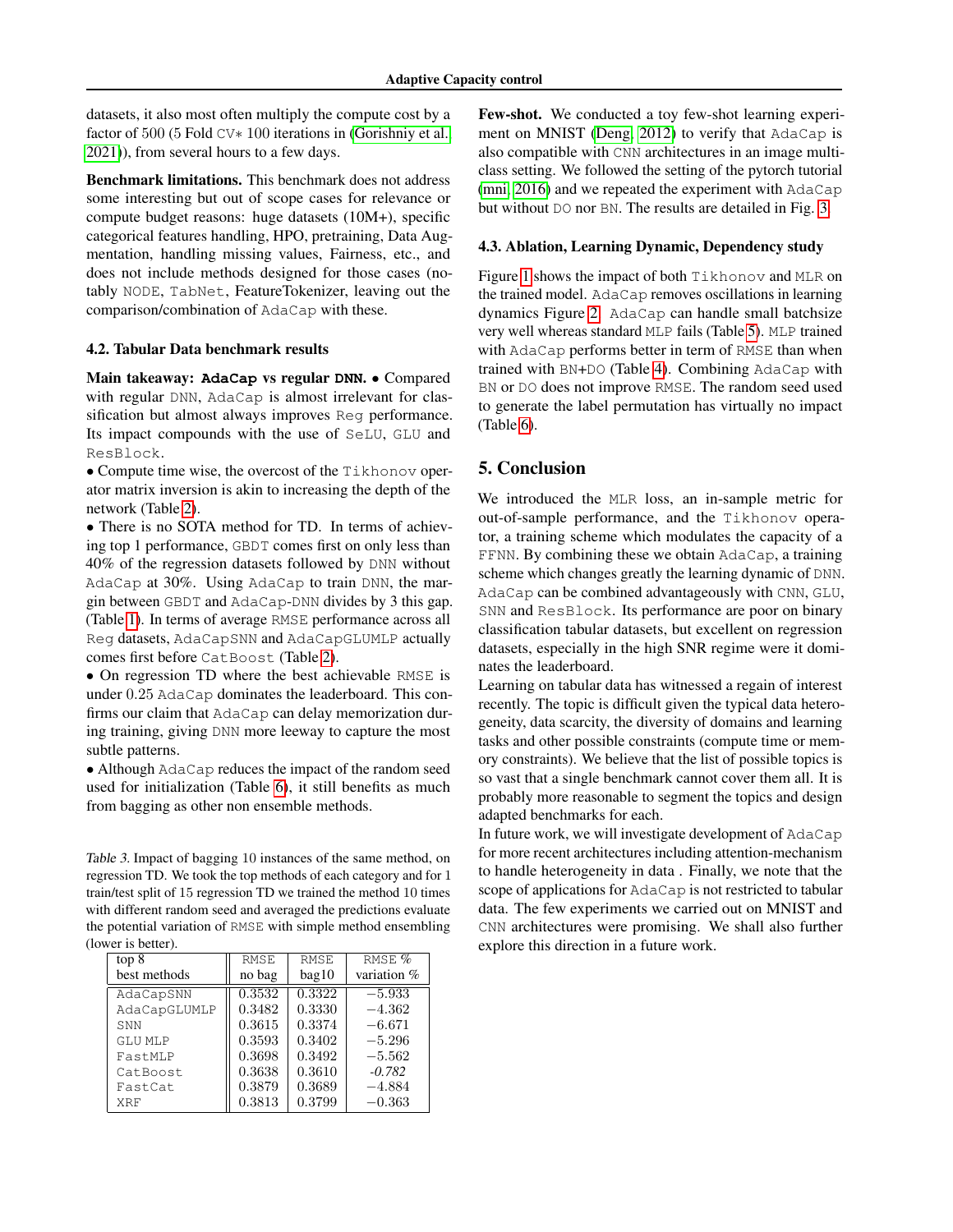## References

- <span id="page-8-21"></span>Basic mnist example, August 2016. URL [github.com/](github.com/pytorch/examples/tree/master/mnist) [pytorch/examples/tree/master/mnist](github.com/pytorch/examples/tree/master/mnist).
- <span id="page-8-10"></span>Arik, S. O. and Pfister, T. Tabnet: Attentive interpretable tabular learning, 2020. URL [https://openreview.](https://openreview.net/forum?id=BylRkAEKDH) [net/forum?id=BylRkAEKDH](https://openreview.net/forum?id=BylRkAEKDH).
- <span id="page-8-1"></span>Arpit, D., Jastrz˛ebski, S., Ballas, N., Krueger, D., Bengio, E., Kanwal, M. S., Maharaj, T., Fischer, A., Courville, A., Bengio, Y., et al. A closer look at memorization in deep networks. In Proceedings of the 34th International Conference on Machine Learning-Volume 70, pp. 233– 242. JMLR. org, 2017.
- <span id="page-8-12"></span>Bahdanau, D., Cho, K., and Bengio, Y. Neural machine translation by jointly learning to align and translate. arXiv, 2014.
- <span id="page-8-8"></span>Barandiaran, I. The random subspace method for constructing decision forests. IEEE transactions on pattern analysis and machine intelligence, 1998.
- <span id="page-8-3"></span>Borisov, V., Leemann, T., Seßler, K., Haug, J., Pawelczyk, M., and Kasneci, G. Deep neural networks and tabular data: A survey, 2021.
- <span id="page-8-0"></span>Bos, S. and Chug, E. Using weight decay to optimize the generalization ability of a perceptron. In Proceedings of International Conference on Neural Networks (ICNN'96), volume 1, pp. 241–246. IEEE, 1996.
- <span id="page-8-14"></span>Breiman, L. Arcing the edge. Technical report, 1997.
- <span id="page-8-9"></span>Breiman, L. Random forests. Machine Learning, 45 (1):5–32, 2001. ISSN 0885-6125. doi: 10.1023/A: 1010933404324. URL [http://dx.doi.org/10.](http://dx.doi.org/10.1023/A%3A1010933404324) [1023/A%3A1010933404324](http://dx.doi.org/10.1023/A%3A1010933404324).
- <span id="page-8-15"></span>Breiman, L., Friedman, J., Olshen, R., and Stone, C. Classification and Regression Trees. Wadsworth and Brooks, Monterey, CA, 1984. new edition  $(?)$ ?
- <span id="page-8-20"></span>Chahal, H., Toner, H., and Rahkovsky, I. Small data's big ai potential, september 2021. URL [https:](https://cset.georgetown.edu/publication/small-datas-big-ai-potential/) [//cset.georgetown.edu/publication/](https://cset.georgetown.edu/publication/small-datas-big-ai-potential/) [small-datas-big-ai-potential/](https://cset.georgetown.edu/publication/small-datas-big-ai-potential/).
- <span id="page-8-16"></span>Chang, C.-C. and Lin, C.-J. Libsvm: A library for support vector machines. 2(3), May 2011. ISSN 2157-6904. doi: 10.1145/1961189.1961199. URL [https://doi.](https://doi.org/10.1145/1961189.1961199) [org/10.1145/1961189.1961199](https://doi.org/10.1145/1961189.1961199).
- <span id="page-8-2"></span>Chen, P., Liao, B., Chen, G., and Zhang, S. Understanding and utilizing deep neural networks trained with noisy labels. In ICML, pp. 1062–1070, 2019. URL [http://proceedings.mlr.press/v97/](http://proceedings.mlr.press/v97/chen19g.html) [chen19g.html](http://proceedings.mlr.press/v97/chen19g.html).
- <span id="page-8-7"></span>Chen, T. and Guestrin, C. Xgboost: A scalable tree boosting system. In Proceedings of the 22nd ACM SIGKDD International Conference on Knowledge Discovery and Data Mining, KDD '16, pp. 785–794, New York, NY, USA, 2016. Association for Computing Machinery. ISBN 9781450342322. doi: 10.1145/ 2939672.2939785. URL [https://doi.org/10.](https://doi.org/10.1145/2939672.2939785) [1145/2939672.2939785](https://doi.org/10.1145/2939672.2939785).
- <span id="page-8-17"></span>Cox, D. R. The regression analysis of binary sequences. Journal of the Royal Statistical Society: Series B (Methodological), 20(2):215–232, 1958.
- <span id="page-8-13"></span>Dauphin, Y. N., Fan, A., Auli, M., and Grangier, D. Language modeling with gated convolutional networks. In International conference on machine learning, pp. 933– 941. PMLR, 2017.
- <span id="page-8-11"></span>Deng, L. The mnist database of handwritten digit images for machine learning research. IEEE Signal Processing Magazine, 29(6):141–142, 2012.
- <span id="page-8-23"></span>Denton, E., Hanna, A., Amironesei, R., Smart, A., and Nicole, H. On the genealogy of machine learning datasets: A critical history of imagenet. Big Data & Society, 8(2): 20539517211035955, 2021.
- <span id="page-8-6"></span>Devlin, J., Chang, M.-W., Lee, K., and Toutanova, K. BERT: Pre-training of deep bidirectional transformers for language understanding. In Proceedings of the 2019 Conference of the North American Chapter of the Association for Computational Linguistics: Human Language Technologies, Volume 1 (Long and Short Papers), pp. 4171–4186, Minneapolis, Minnesota, June 2019. Association for Computational Linguistics. doi: 10. 18653/v1/N19-1423. URL [https://www.aclweb.](https://www.aclweb.org/anthology/N19-1423) [org/anthology/N19-1423](https://www.aclweb.org/anthology/N19-1423).
- <span id="page-8-19"></span>Dua, D. and Graff, C. UCI machine learning repository, 2017. URL <http://archive.ics.uci.edu/ml>.
- <span id="page-8-5"></span>Fei-Fei, L., Fergus, R., and Perona, P. One-shot learning of object categories. IEEE transactions on pattern analysis and machine intelligence, 28(4):594–611, 2006.
- <span id="page-8-22"></span>Feurer, M., Eggensperger, K., Falkner, S., Lindauer, M., and Hutter, F. Auto-sklearn 2.0: Hands-free automl via meta-learning, 2020.
- <span id="page-8-4"></span>Fink, M. Object classification from a single example utilizing class relevance metrics. Advances in neural information processing systems, 17:449–456, 2005.
- <span id="page-8-18"></span>Friedman, J. H. Multivariate Adaptive Regression Splines. The Annals of Statistics,  $19(1):1 - 67$ , 1991. doi: 10. 1214/aos/1176347963. URL [https://doi.org/10.](https://doi.org/10.1214/aos/1176347963) [1214/aos/1176347963](https://doi.org/10.1214/aos/1176347963).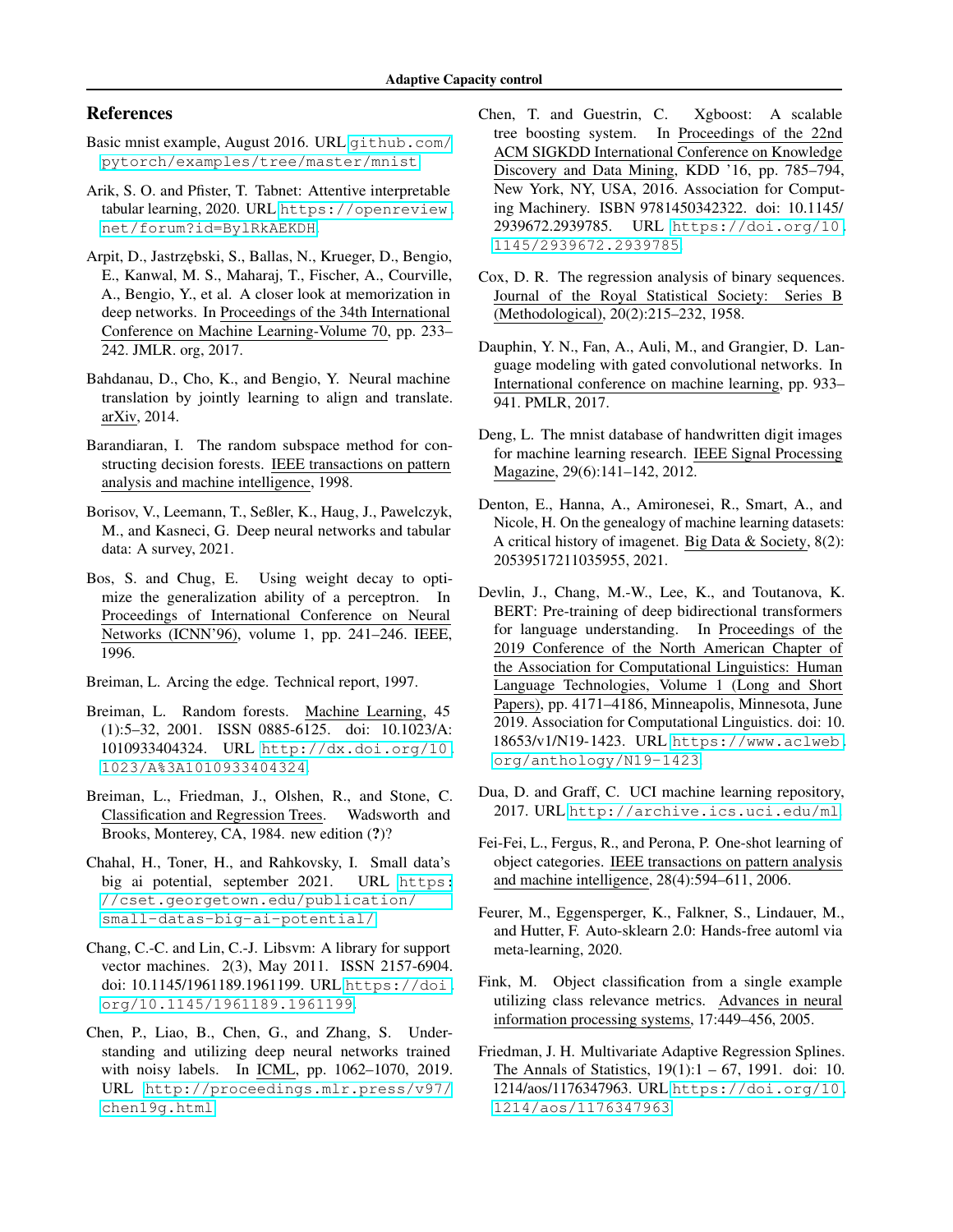- <span id="page-9-11"></span>Friedman, J. H. Greedy function approximation: A gradient boosting machine. The Annals of Statistics, 29(5):1189 – 1232, 2001. doi: 10.1214/aos/1013203451. URL [https:](https://doi.org/10.1214/aos/1013203451) [//doi.org/10.1214/aos/1013203451](https://doi.org/10.1214/aos/1013203451).
- <span id="page-9-12"></span>Friedman, J. H. Stochastic gradient boosting. Comput. Stat. Data Anal., 38(4):367–378, February 2002. ISSN 0167-9473. doi: 10.1016/S0167-9473(01) 00065-2. URL [https://doi.org/10.1016/](https://doi.org/10.1016/S0167-9473(01)00065-2) [S0167-9473\(01\)00065-2](https://doi.org/10.1016/S0167-9473(01)00065-2).
- <span id="page-9-14"></span>Gey, S. and Nedelec, E. Model selection for CART regression trees. IEEE Transactions on Information Theory, 51 (2):658–670, 2005.
- <span id="page-9-0"></span>Goodfellow, I., Bengio, Y., and Courville, A. Deep learning. MIT press, 2016.
- <span id="page-9-7"></span>Gorishniy, Y., Rubachev, I., Khrulkov, V., and Babenko, A. Revisiting deep learning models for tabular data. In Beygelzimer, A., Dauphin, Y., Liang, P., and Vaughan, J. W. (eds.), Advances in Neural Information Processing Systems, 2021. URL [https://openreview.net/](https://openreview.net/forum?id=i_Q1yrOegLY) [forum?id=i\\_Q1yrOegLY](https://openreview.net/forum?id=i_Q1yrOegLY).
- <span id="page-9-3"></span>Gunasekar, S., Lee, J., Soudry, D., and Srebro, N. Characterizing implicit bias in terms of optimization geometry. In Dy, J. and Krause, A. (eds.), Proceedings of the 35th International Conference on Machine Learning, volume 80 of Proceedings of Machine Learning Research, pp. 1832–1841. PMLR, 10– 15 Jul 2018. URL [https://proceedings.mlr.](https://proceedings.mlr.press/v80/gunasekar18a.html) [press/v80/gunasekar18a.html](https://proceedings.mlr.press/v80/gunasekar18a.html).
- <span id="page-9-5"></span>Han, B., Yao, Q., Yu, X., Niu, G., Xu, M., Hu, W., Tsang, I., and Sugiyama, M. Co-teaching: Robust training of deep neural networks with extremely noisy labels. In Advances in neural information processing systems, pp. 8527–8537, 2018.
- <span id="page-9-2"></span>Hanson, S. and Pratt, L. Comparing biases for minimal network construction with back-propagation. pp. 177– 185, 01 1988.
- <span id="page-9-6"></span>Harutyunyan, H., Reing, K., Steeg, G. V., and Galstyan, A. Improving generalization by controlling labelnoise information in neural network weights. CoRR, abs/2002.07933, 2020. URL [https://arxiv.org/](https://arxiv.org/abs/2002.07933) [abs/2002.07933](https://arxiv.org/abs/2002.07933).
- <span id="page-9-17"></span>He, K., Zhang, X., Ren, S., and Sun, J. Delving deep into rectifiers: Surpassing human-level performance on imagenet classification. IEEE International Conference on Computer Vision (ICCV 2015), 1502, 02 2015. doi: 10.1109/ICCV.2015.123.
- <span id="page-9-10"></span>He, K., Zhang, X., Ren, S., and Sun, J. Deep residual learning for image recognition. In 2016 IEEE Conference on Computer Vision and Pattern Recognition (CVPR), pp. 770–778, 2016. doi: 10.1109/CVPR.2016.90.
- <span id="page-9-19"></span>He, X., Zhao, K., and Chu, X. Automl: A survey of the state-of-the-art. Knowledge-Based Systems, 212:106622, 2021.
- <span id="page-9-1"></span>Hinton, G., Deng, L., Yu, D., Dahl, G. E., Mohamed, A.-r., Jaitly, N., Senior, A., Vanhoucke, V., Nguyen, P., Sainath, T. N., and Kingsbury, B. Deep neural networks for acoustic modeling in speech recognition: The shared views of four research groups. IEEE Signal Processing Magazine, 29(6):82–97, 2012. doi: 10.1109/MSP.2012.2205597.
- <span id="page-9-15"></span>Hinton, G. E. Connectionist learning procedures, 1989.
- <span id="page-9-16"></span>Hoerl, A. E. and Kennard, R. W. Ridge regression: Biased estimation for nonorthogonal problems. Technometrics, 12:55–67, 1970.
- <span id="page-9-8"></span>Ioffe, S. and Szegedy, C. Batch normalization: Accelerating deep network training by reducing internal covariate shift. In International conference on machine learning, pp. 448– 456. PMLR, 2015.
- <span id="page-9-4"></span>Jiang, L., Zhou, Z., Leung, T., Li, L.-J., and Fei-Fei, L. Mentornet: Learning data-driven curriculum for very deep neural networks on corrupted labels. arXiv preprint arXiv:1712.05055, 2017.
- <span id="page-9-9"></span>Kadra, A., Lindauer, M., Hutter, F., and Grabocka, J. Well-tuned simple nets excel on tabular datasets. In Beygelzimer, A., Dauphin, Y., Liang, P., and Vaughan, J. W. (eds.), Advances in Neural Information Processing Systems, 2021. URL [https://openreview.net/](https://openreview.net/forum?id=d3k38LTDCyO) [forum?id=d3k38LTDCyO](https://openreview.net/forum?id=d3k38LTDCyO).
- <span id="page-9-18"></span>Katzir, L., Elidan, G., and El-Yaniv, R. Net- {dnf}: Effective deep modeling of tabular data. In International Conference on Learning Representations, 2021. URL [https://openreview.net/forum?](https://openreview.net/forum?id=73WTGs96kho) [id=73WTGs96kho](https://openreview.net/forum?id=73WTGs96kho).
- <span id="page-9-13"></span>Ke, G., Meng, Q., Finley, T., Wang, T., Chen, W., Ma, W., Ye, Q., and Liu, T.-Y. Lightgbm: A highly efficient gradient boosting decision tree. In Guyon, I., Luxburg, U. V., Bengio, S., Wallach, H., Fergus, R., Vishwanathan, S., and Garnett, R. (eds.), Advances in Neural Information Processing Systems, volume 30. Curran Associates, Inc., 2017. URL [https://proceedings.](https://proceedings.neurips.cc/paper/2017/file/6449f44a102fde848669bdd9eb6b76fa-Paper.pdf) [neurips.cc/paper/2017/file/](https://proceedings.neurips.cc/paper/2017/file/6449f44a102fde848669bdd9eb6b76fa-Paper.pdf) [6449f44a102fde848669bdd9eb6b76fa-Paper](https://proceedings.neurips.cc/paper/2017/file/6449f44a102fde848669bdd9eb6b76fa-Paper.pdf).

[pdf](https://proceedings.neurips.cc/paper/2017/file/6449f44a102fde848669bdd9eb6b76fa-Paper.pdf).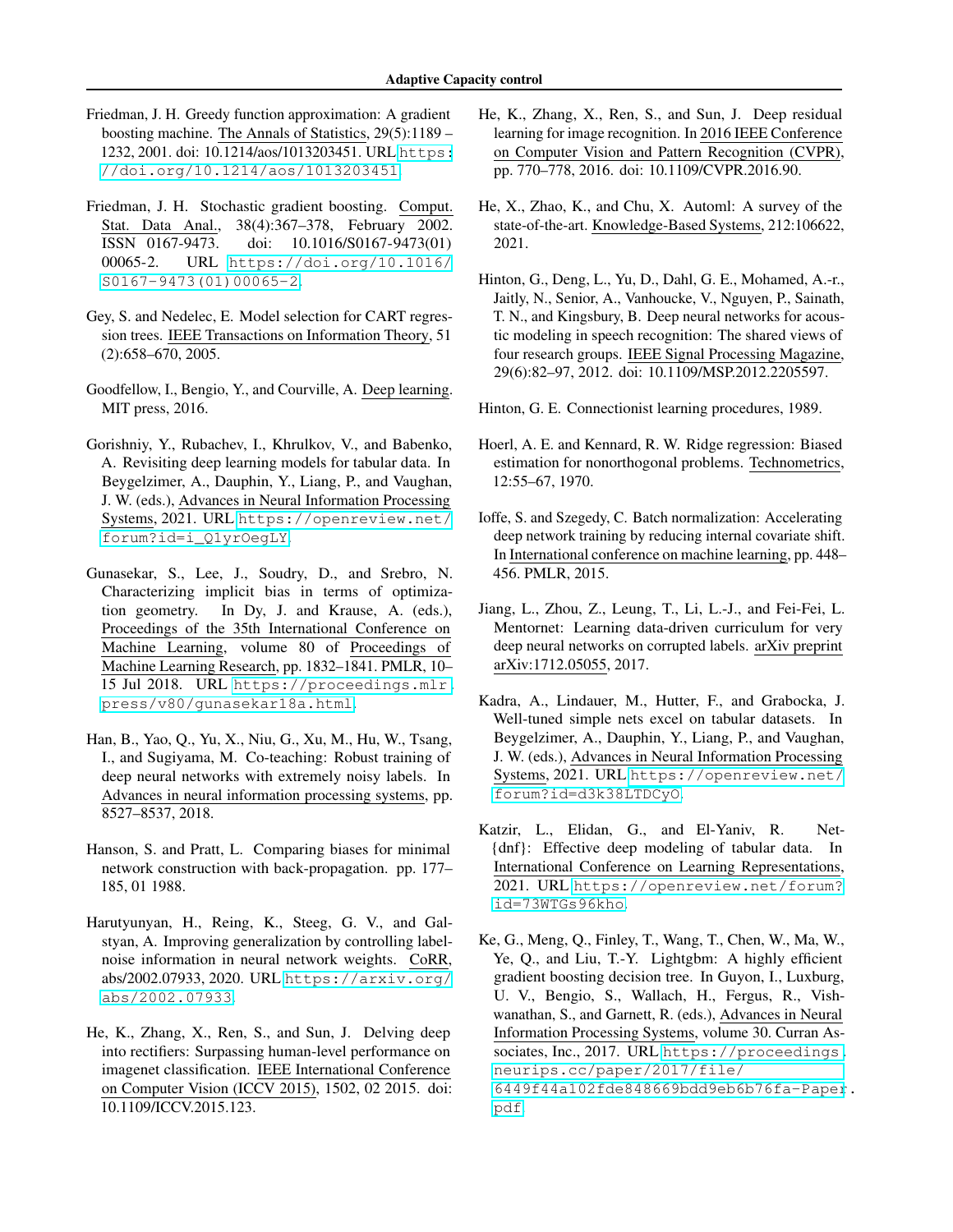<span id="page-10-5"></span>Kingma, D. P. and Ba, J. Adam (2014), a method for stochastic optimization. In Proceedings of the 3rd International Conference on Learning Representations (ICLR), arXiv preprint arXiv, volume 1412, 2014.

<span id="page-10-9"></span>Klambauer, G., Unterthiner, T., Mayr, A., and Hochreiter, S. Self-normalizing neural networks. In Guyon, I., Luxburg, U. V., Bengio, S., Wallach, H., Fergus, R., Vishwanathan, S., and Garnett, R. (eds.), Advances in Neural Information Processing Systems, volume 30. Curran Associates, Inc., 2017. URL [https://proceedings.](https://proceedings.neurips.cc/paper/2017/file/5d44ee6f2c3f71b73125876103c8f6c4-Paper.pdf) [neurips.cc/paper/2017/file/](https://proceedings.neurips.cc/paper/2017/file/5d44ee6f2c3f71b73125876103c8f6c4-Paper.pdf) [5d44ee6f2c3f71b73125876103c8f6c4-Paper](https://proceedings.neurips.cc/paper/2017/file/5d44ee6f2c3f71b73125876103c8f6c4-Paper.pdf). [pdf](https://proceedings.neurips.cc/paper/2017/file/5d44ee6f2c3f71b73125876103c8f6c4-Paper.pdf).

<span id="page-10-10"></span>Klusowski, J. Sparse learning with cart. In Larochelle, H., Ranzato, M., Hadsell, R., Balcan, M. F., and Lin, H. (eds.), Advances in Neural Information Processing Systems, volume 33, pp. 11612–11622. Curran Associates, Inc., 2020. URL [https://proceedings.](https://proceedings.neurips.cc/paper/2020/file/85fc37b18c57097425b52fc7afbb6969-Paper.pdf) [neurips.cc/paper/2020/file/](https://proceedings.neurips.cc/paper/2020/file/85fc37b18c57097425b52fc7afbb6969-Paper.pdf) [85fc37b18c57097425b52fc7afbb6969-Paper](https://proceedings.neurips.cc/paper/2020/file/85fc37b18c57097425b52fc7afbb6969-Paper.pdf). [pdf](https://proceedings.neurips.cc/paper/2020/file/85fc37b18c57097425b52fc7afbb6969-Paper.pdf).

- <span id="page-10-16"></span>Koch, B., Denton, E., Hanna, A., and Foster, J. G. Reduced, reused and recycled: The life of a dataset in machine learning research. arXiv preprint arXiv:2112.01716, 2021.
- <span id="page-10-11"></span>Koltchinskii, V. Oracle inequalities in empirical risk minimization and sparse recovery problems : Ecole d'été de probabilités de Saint-Flour XXXVIII-2008 / Vladimir Koltchinskii. Lecture notes in mathematics Ecole d'été de probabilités de Saint-Flour. Springer, Heidelberg London New York, 2011. ISBN 978-3-642-22146-0.
- <span id="page-10-6"></span>Krizhevsky, A., Sutskever, I., and Hinton, G. E. Imagenet classification with deep convolutional neural networks. In Pereira, F., Burges, C. J. C., Bottou, L., and Weinberger, K. Q. (eds.), Advances in Neural Information Processing Systems 25, pp. 1097–1105. Curran Associates, Inc., 2012. URL [http://papers.nips.cc/paper/](http://papers.nips.cc/paper/4824-imagenet-classification-with-deep-convolutional-neural-networks.pdf) [4824-imagenet-classification-with-deep](http://papers.nips.cc/paper/4824-imagenet-classification-with-deep-convolutional-neural-networks.pdf)-convolutional-neural-networks. 6(1):1–48, 2019. [pdf](http://papers.nips.cc/paper/4824-imagenet-classification-with-deep-convolutional-neural-networks.pdf).
- <span id="page-10-2"></span>Krogh, A. and Hertz, J. A. A simple weight decay can improve generalization. In Advances in neural information processing systems, pp. 950–957, 1992.
- <span id="page-10-15"></span>Laurent, B. and Massart, P. Adaptive estimation of a quadratic functional by model selection. Annals of Statistics, 28, 10 2000. doi: 10.1214/aos/1015957395.
- <span id="page-10-0"></span>Li, M., Soltanolkotabi, M., and Oymak, S. Gradient descent with early stopping is provably robust to label noise for overparameterized neural networks. In Chiappa, S. and Calandra, R. (eds.), Proceedings of the Twenty

Third International Conference on Artificial Intelligence and Statistics, volume 108 of Proceedings of Machine Learning Research, pp. 4313–4324. PMLR, 26–28 Aug 2020. URL [https://proceedings.mlr.press/](https://proceedings.mlr.press/v108/li20j.html) [v108/li20j.html](https://proceedings.mlr.press/v108/li20j.html).

- <span id="page-10-13"></span>Paleyes, A., Urma, R.-G., and Lawrence, N. D. Challenges in deploying machine learning: a survey of case studies. arXiv preprint arXiv:2011.09926, 2020.
- <span id="page-10-3"></span>Patrini, G., Rozza, A., Krishna Menon, A., Nock, R., and Qu, L. Making deep neural networks robust to label noise: A loss correction approach. In Proceedings of the IEEE Conference on Computer Vision and Pattern Recognition, pp. 1944–1952, 2017.
- <span id="page-10-8"></span>Popov, S., Morozov, S., and Babenko, A. Neural oblivious decision ensembles for deep learning on tabular data. In International Conference on Learning Representations, 2020. URL [https://openreview.net/forum?](https://openreview.net/forum?id=r1eiu2VtwH) [id=r1eiu2VtwH](https://openreview.net/forum?id=r1eiu2VtwH).
- <span id="page-10-7"></span>Prokhorenkova, L., Gusev, G., Vorobev, A., Dorogush, A. V., and Gulin, A. Catboost: unbiased boosting with categorical features. In Bengio, S., Wallach, H., Larochelle, H., Grauman, K., Cesa-Bianchi, N., and Garnett, R. (eds.), Advances in Neural Information Processing Systems, volume 31. Curran Associates, Inc., 2018. URL [https://proceedings.](https://proceedings.neurips.cc/paper/2018/file/14491b756b3a51daac41c24863285549-Paper.pdf) [neurips.cc/paper/2018/file/](https://proceedings.neurips.cc/paper/2018/file/14491b756b3a51daac41c24863285549-Paper.pdf) [14491b756b3a51daac41c24863285549-Paper](https://proceedings.neurips.cc/paper/2018/file/14491b756b3a51daac41c24863285549-Paper.pdf). [pdf](https://proceedings.neurips.cc/paper/2018/file/14491b756b3a51daac41c24863285549-Paper.pdf).
- <span id="page-10-12"></span>Sharma, G., Agarwala, A., and Bhattacharya, B. A fast parallel gauss jordan algorithm for matrix inversion using cuda. Computers and Structures, 128:31–37, 2013. ISSN 0045- 7949. doi: https://doi.org/10.1016/j.compstruc.2013.06. 015. URL [https://www.sciencedirect.com/](https://www.sciencedirect.com/science/article/pii/S0045794913002095) [science/article/pii/S0045794913002095](https://www.sciencedirect.com/science/article/pii/S0045794913002095).
- <span id="page-10-1"></span>Shorten, C. and Khoshgoftaar, T. M. A survey on image data augmentation for deep learning. Journal of Big Data,
- <span id="page-10-4"></span>Shwartz-Ziv, R. and Armon, A. Tabular data: Deep learning is not all you need. Information Fusion, 81:84–90, 2022. ISSN 1566-2535. doi: https://doi.org/10.1016/j.inffus.2021.11.011. URL [https://www.sciencedirect.com/](https://www.sciencedirect.com/science/article/pii/S1566253521002360) [science/article/pii/S1566253521002360](https://www.sciencedirect.com/science/article/pii/S1566253521002360).
- <span id="page-10-14"></span>Smith, L. N. Cyclical learning rates for training neural networks, 2015. URL [http:](http://arxiv.org/abs/1506.01186) [//arxiv.org/abs/1506.01186](http://arxiv.org/abs/1506.01186). cite arxiv:1506.01186Comment: Presented at WACV 2017; see https://github.com/bckenstler/CLR for instructions to implement CLR in Keras.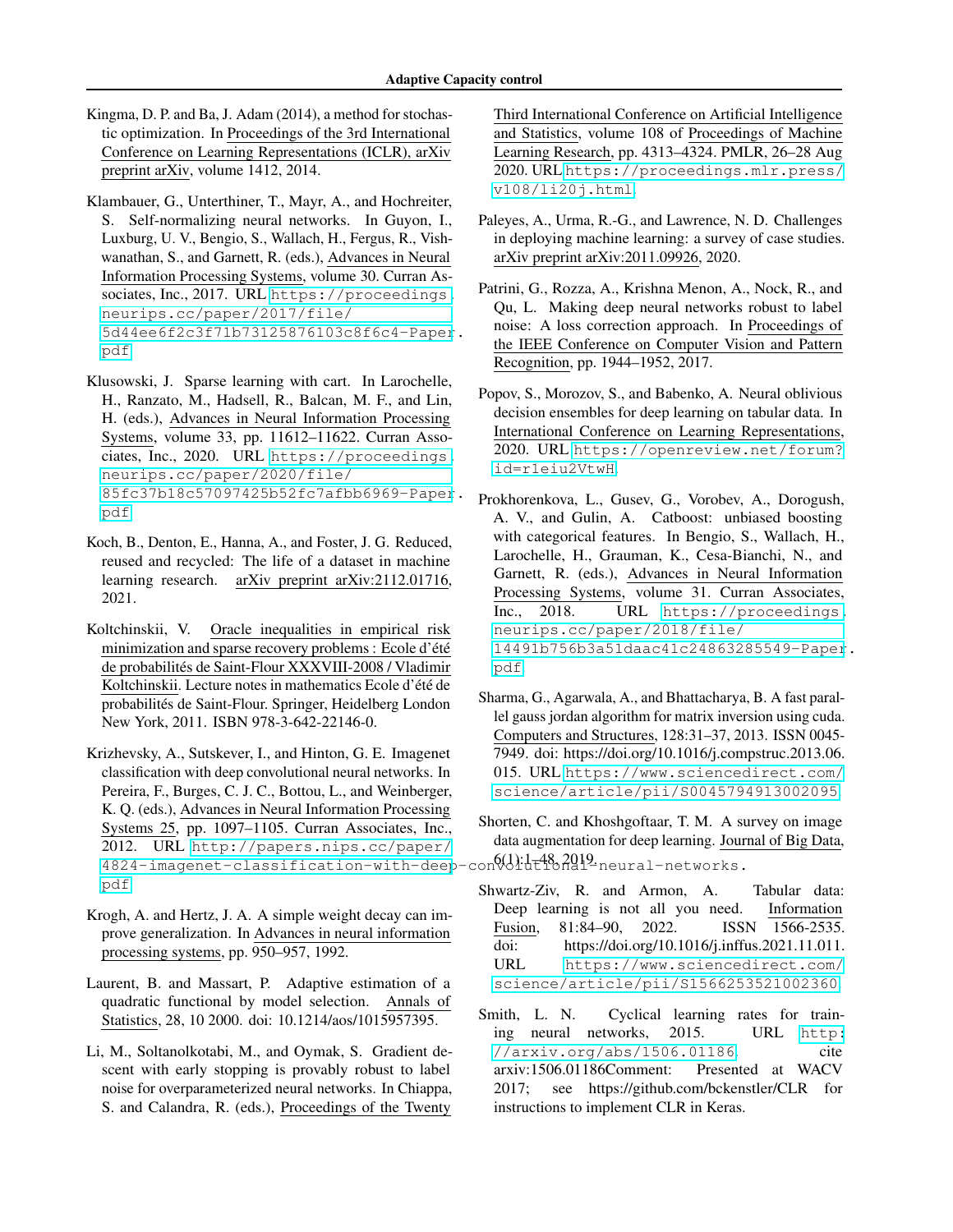- <span id="page-11-4"></span>Smith, L. N. and Topin, N. Super-convergence: Very fast training of neural networks using large learning rates. In Artificial Intelligence and Machine Learning for Multi-Domain Operations Applications, volume 11006, pp. 1100612. International Society for Optics and Photonics, 2019.
- <span id="page-11-2"></span>Smith, S. L., Dherin, B., Barrett, D., and De, S. On the origin of implicit regularization in stochastic gradient descent. In International Conference on Learning Representations, 2021. URL [https://openreview.](https://openreview.net/forum?id=rq_Qr0c1Hyo) [net/forum?id=rq\\_Qr0c1Hyo](https://openreview.net/forum?id=rq_Qr0c1Hyo).
- <span id="page-11-0"></span>Srivastava, N., Hinton, G., Krizhevsky, A., Sutskever, I., and Salakhutdinov, R. Dropout: A simple way to prevent neural networks from overfitting. Journal of Machine Learning Research, 15(56):1929–1958, 2014. URL [http://jmlr.org/papers/v15/](http://jmlr.org/papers/v15/srivastava14a.html) [srivastava14a.html](http://jmlr.org/papers/v15/srivastava14a.html).
- <span id="page-11-6"></span>Tibshirani, R. Regression shrinkage and selection via the lasso. Journal of the Royal Statistical Society (Series B), 58:267–288, 1996.
- <span id="page-11-8"></span>Vanschoren, J., van Rijn, J. N., Bischl, B., and Torgo, L. Openml: Networked science in machine learning. SIGKDD Explorations, 15(2):49–60, 2013. doi: 10.1145/2641190.2641198. URL [http://doi.acm.](http://doi.acm.org/10.1145/2641190.2641198) [org/10.1145/2641190.2641198](http://doi.acm.org/10.1145/2641190.2641198).
- <span id="page-11-5"></span>Vaswani, A., Shazeer, N., Parmar, N., Uszkoreit, J., Jones, L., Gomez, A. N., Kaiser, Ł., and Polosukhin, I. Attention is all you need. In Advances in neural information processing systems, pp. 5998–6008, 2017.
- <span id="page-11-3"></span>Wang, Y., Yao, Q., Kwok, J. T., and Ni, L. M. Generalizing from a few examples: A survey on few-shot learning. ACM Computing Surveys (CSUR), 53(3):1–34, 2020.
- <span id="page-11-10"></span>Yao, Q., Wang, M., Chen, Y., Dai, W., Li, Y.-F., Tu, W.- W., Yang, Q., and Yu, Y. Taking human out of learning applications: A survey on automated machine learning. arXiv preprint arXiv:1810.13306, 2018.
- <span id="page-11-1"></span>Zhang, C., Bengio, S., Hardt, M., Recht, B., and Vinyals, O. Understanding deep learning requires rethinking generalization. arXiv preprint arXiv:1611.03530, 2016.
- <span id="page-11-11"></span>Zimmer, L., Lindauer, M., and Hutter, F. Auto-pytorch tabular: Multi-fidelity metalearning for efficient and robust autodl. IEEE Transactions on Pattern Analysis and Machine Intelligence, pp. 3079 – 3090, 2021. also available under https://arxiv.org/abs/2006.13799.
- <span id="page-11-9"></span>Zöller, M.-A. and Huber, M. F. Benchmark and survey of automated machine learning frameworks. Journal of Artificial Intelligence Research, 70:409–472, 2021.

<span id="page-11-7"></span>Zou, H. and Hastie, T. Regularization and variable selection via the elastic net. Journal of the Royal Statistical Society, Series B, 67:301–320, 2005.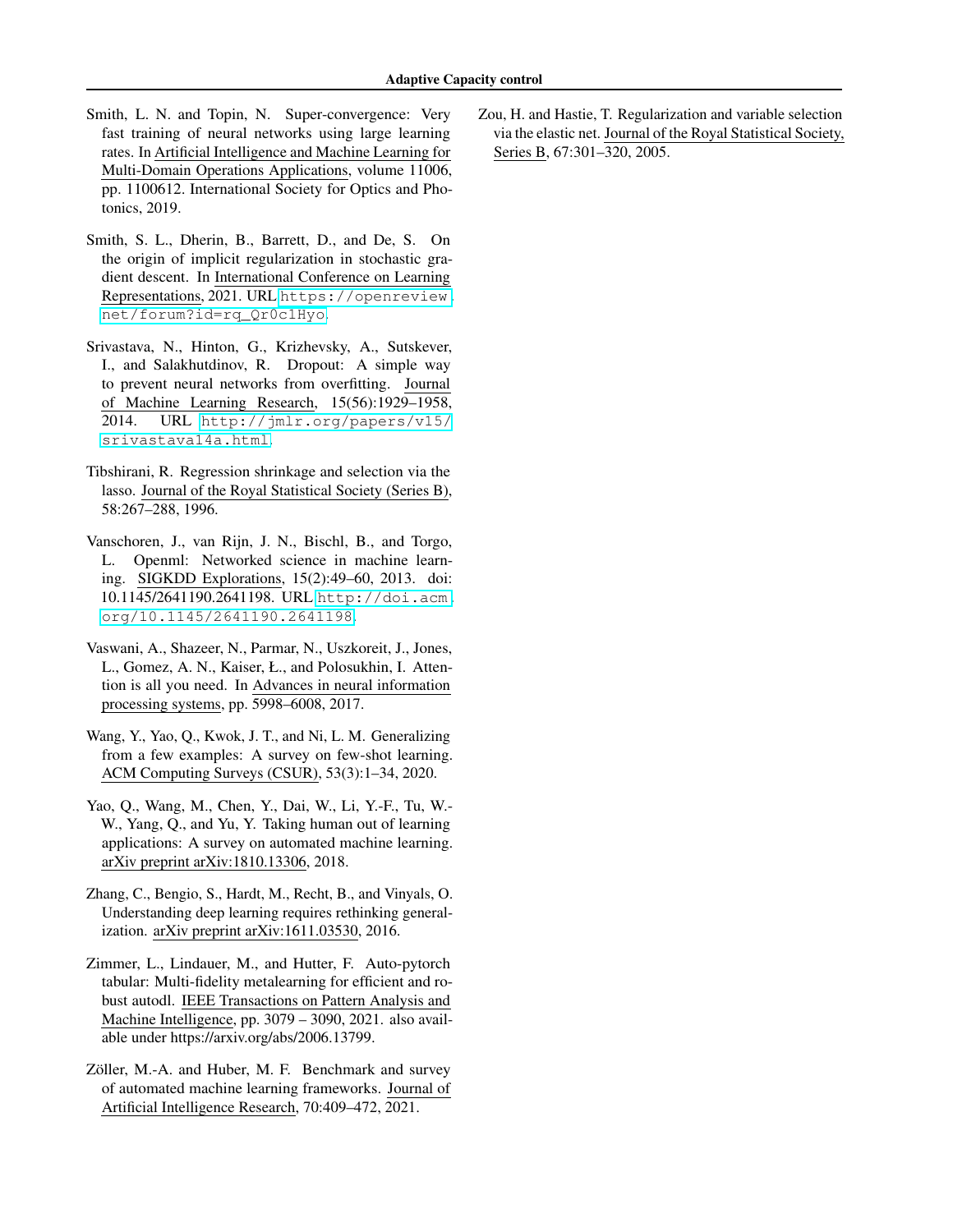## A. The **MLR** loss

## <span id="page-12-0"></span>A.1. Synthetic data used in Figure [4](#page-2-1)

We generate  $n = n_{train} + n_{test}$  i.i.d. observations from the model  $(x, Y) \in \mathbb{R}^d \times \mathbb{R}$ ,  $d = 80 \text{ s.t. } Y = x^{\top} \beta^* + \epsilon$ , where  $\epsilon \sim \mathcal{N}(0,\sigma)$ ,  $x \sim N(0_d,\Sigma)$  and  $\beta^* \in \mathbb{R}^d$  are mutually independent. We use the following parameters to generate the data:  $\sigma = 100$ ,  $\Sigma = \mathbb{I}_d + H$  with  $H_{i,j} = 0.8^\rho$  and  $\rho \sim \mathcal{U}([1,2])$  and the components of  $\beta^* = \mathbb{I}_d$ . We standardized the observations  $x_i, Y_i$ . We use a train set of size  $n_{train} = 100$  to compute MLR and CV. We use  $n_{test} = 1000$  to evaluate the test performance.

#### <span id="page-12-1"></span>A.2. Proof of Theorem [2.1](#page-3-5)

Assume rank(**x**) = r. Consider the SVD of  $\frac{1}{\sqrt{n}}$ **x** and denote by  $\lambda_1, \ldots, \lambda_r$  the singular values with corresponding left and right eigenvectors  $\{\mathbf u_j\}_{j=1}^r \in \mathbb{R}^n$  and  $\{\mathbf v_j\}_{j=1}^r \in \mathbb{R}^d$ :

$$
\frac{1}{\sqrt{n}}\mathbf{x} = \sum_{j=1}^{r} \sqrt{\lambda_j} \mathbf{u}_j \otimes \mathbf{v}_j.
$$
 (9)

Define  $\mathbf{H}_{\lambda} := \mathbf{x} (\mathbf{x}^{\top} \mathbf{x} + \lambda \mathbb{I}_d)^{-1} \mathbf{x}^{\top}$ . We easily get

<span id="page-12-2"></span>
$$
\mathbf{H}_{\lambda} = \sum_{j=1}^{r} \frac{\lambda_j}{\lambda_j + \lambda/n} \mathbf{u}_j \otimes \mathbf{u}_j.
$$

Compute first the population risk of Ridge model  $\beta_{\lambda}$ . Exploiting the previous display, we have

$$
\|\mathbf{x}\boldsymbol{\beta}^*-\mathbf{x}\boldsymbol{\beta}_\lambda\|_2^2=\sum_{j=1}^r\frac{(\lambda/n)^2}{(\lambda_j+\lambda/n)^2}\langle\mathbf{x}\boldsymbol{\beta}^*,\mathbf{u}_j\rangle^2+\sum_{j=1}^r\frac{\lambda_j^2}{(\lambda_j+\lambda/n)^2}\langle\mathbf{u}_j,\boldsymbol{\xi}\rangle^2-2\langle(\mathbb{I}_n-\mathbf{H}_\lambda)\mathbf{x}\boldsymbol{\beta}^*,\mathbf{H}_\lambda\boldsymbol{\xi}\rangle.
$$

Taking the expectation  $w.r.t. \xi$  and as  $\xi$  is centered, we get

$$
R(\lambda) = \mathbb{E}_{\xi} \left[ \|\mathbf{x}\boldsymbol{\beta}^* - \mathbf{x}\boldsymbol{\beta}_{\lambda}\|_{2}^{2} \right] = \sum_{j=1}^{r} \frac{(\lambda/n)^{2}}{(\lambda_j + \lambda/n)^{2}} \langle \mathbf{x}\boldsymbol{\beta}^*, \mathbf{u}_j \rangle^{2} + \sigma^{2} \sum_{j=1}^{r} \frac{\lambda_j^{2}}{(\lambda_j + \lambda/n)^{2}}.
$$
 (10)

Next, compute the representations for the empirical risk for the original data set  $(x, Y)$  and artificial data set  $(x, Y_{\text{perm}})$ obtained by random permutation of Y. We obtain respectively

<span id="page-12-3"></span>
$$
\|\mathbf{Y} - \mathbf{x} - \mathbf{x}\boldsymbol{\beta}_{\lambda}(\mathbf{x}, \mathbf{Y})\|_{2}^{2} = \|(\mathbb{I}_{n} - \mathbf{H}_{\lambda})\mathbf{Y}\|_{2}^{2} = \sum_{j=1}^{r} \left(\frac{\lambda/n}{\lambda_{j} + \lambda/n}\right)^{2} \langle \mathbf{Y}, u_{j} \rangle^{2},
$$
(11)

$$
\|\mathbf{Y}_{\text{perm}} - \mathbf{x}\boldsymbol{\beta}_{\lambda}(\mathbf{x}, \mathbf{Y}_{\text{perm}})\|_{2}^{2} = \|(\mathbb{I}_{n} - \mathbf{H}_{\lambda})\mathbf{Y}_{\text{perm}}\|_{2}^{2} = \sum_{j=1}^{r} \left(\frac{\lambda/n}{\lambda_{j} + \lambda/n}\right)^{2} \langle \mathbf{Y}_{\text{perm}}, u_{j} \rangle^{2}.
$$
 (12)

As  $(\lambda/n)^2 = (\lambda_j + \lambda/n)^2 - 2\lambda_j \lambda/n - \lambda_j^2$ , it results the following representation for the MLR loss:

$$
MLR(\lambda) = \|\mathbf{Y} - \mathbf{x}\boldsymbol{\beta}_{\lambda}(\mathbf{x}, \mathbf{Y})\|_{2}^{2} - \|\mathbf{Y} - \mathbf{x}\boldsymbol{\beta}_{\lambda}(\mathbf{x}, \mathbf{Y}_{\text{perm}})\|_{2}^{2}
$$
  
= 
$$
-\|P_{\mathbf{x}}(\mathbf{Y}_{\text{perm}})\|_{2}^{2} + \sum_{j=1}^{r} \left(\frac{\lambda/n}{\lambda_{j} + \lambda/n}\right)^{2} \langle \mathbf{Y}, \mathbf{u}_{j} \rangle^{2} + \sum_{j=1}^{r} \frac{2\lambda_{j}\lambda/n + \lambda_{j}^{2}}{(\lambda_{j} + \lambda/n)^{2}} \langle \mathbf{Y}_{\text{perm}}, \mathbf{u}_{j} \rangle^{2}.
$$
 (13)

Let's consider now the simple case  $\lambda_1 = \cdots = \lambda_r = 1$  corresponding to  $\mathbf{x}^\top \mathbf{x}/n$  being an orthogonal projection of rank r. Then, [\(10\)](#page-12-2) and [\(13\)](#page-12-3) become respectively

$$
R(\lambda) = \frac{(\lambda/n)^2}{(1+\lambda/n)^2} \sum_{j=1}^r \langle \mathbf{x}\beta^*, \mathbf{u}_j \rangle^2 + \sigma^2 \sum_{j=1}^r \frac{1}{(1+\lambda/n)^2} = \frac{(\lambda/n)^2}{(1+\lambda/n)^2} \|\mathbf{x}\beta^*\|^2 + \frac{1}{(1+\lambda/n)^2} \sigma^2 r. \tag{14}
$$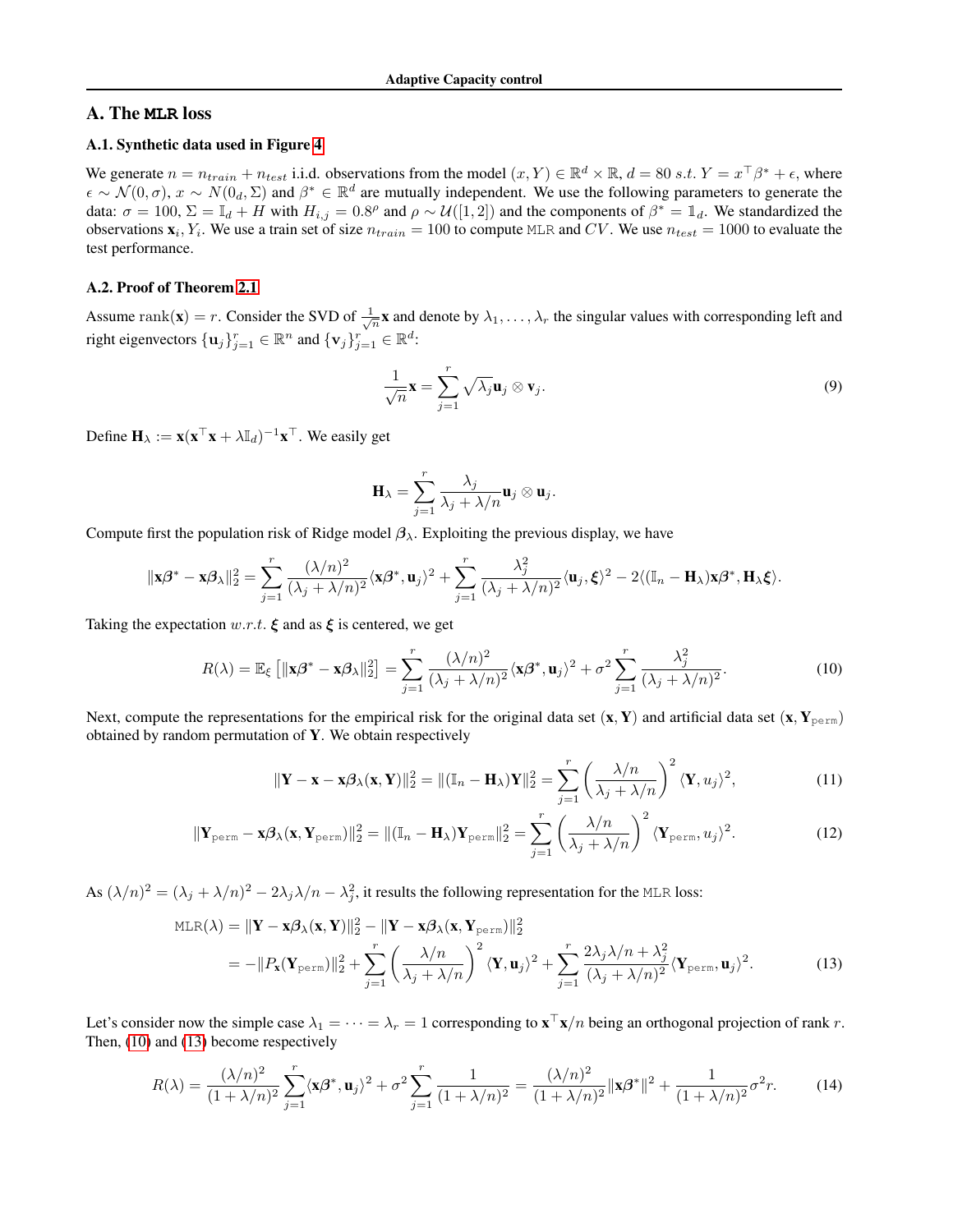$$
\text{MLR}(\lambda) + ||P_{\mathbf{x}}(\mathbf{Y}_{\text{perm}})||_2^2 = \left(\frac{\lambda/n}{1 + \lambda/n}\right)^2 ||P_{\mathbf{x}}(\mathbf{Y})||_2^2 + \frac{2\lambda/n + 1}{(1 + \lambda/n)^2} ||P_{\mathbf{x}}(\mathbf{Y}_{\text{perm}})||_2^2.
$$
 (15)

Since  $||P_x(\mathbf{Y}_{\text{perm}})||_2^2$  does not depend on  $\lambda$ , minimizing MLR( $\lambda$ ) is equivalent to minimizing

$$
\left(\frac{\lambda/n}{1+\lambda/n}\right)^2 \|P_{\mathbf{x}}(\mathbf{Y})\|_2^2 + \frac{2\lambda/n+1}{(1+\lambda/n)^2} \|P_{\mathbf{x}}(\mathbf{Y}_{\text{perm}})\|_2^2.
$$
 (16)

Comparing the previous display with [\(10\)](#page-12-2), we observe that  $MLR(\lambda) + ||P_x(\mathbf{Y}_{perm})||_2^2$  looks like the population risk  $\mathbb{E}_{\xi}\left[\|\mathbf{x}\boldsymbol{\beta}^* - \mathbf{x}\boldsymbol{\beta}_{\lambda}\|_2^2\right].$ 

Next state the following fact proved in section [A.4](#page-15-0)

<span id="page-13-3"></span>Fact A.1.

$$
MLR(\lambda) + ||P_x(\mathbf{Y}_{perm})||_2^2 = \left(\frac{1 + \lambda/n + a}{1 + \lambda/n}\right)^2 \widehat{R}(\lambda + na) - \frac{a||P_x(\mathbf{Y}_{perm})||_2^2}{(1 + \lambda/n)^2}
$$
(17)

Before proving our theorem, define the following quantity a

<span id="page-13-1"></span>
$$
\mathbf{a}:=\frac{\|P_{\mathbf{x}}(\mathbf{Y}_{\text{perm}})\|_2^2}{\|P_{\mathbf{x}}(\mathbf{Y})\|_2^2}
$$

and state an intermediate result (lemma [A.2-](#page-13-0) proved in section [A.3\)](#page-14-0)

<span id="page-13-0"></span>**Lemma A.2.** *Consider the simple case*  $\lambda_1 = \cdots = \lambda_r = 1$  *corresponding to*  $x^{\top}x/n$  *being an orthogonal projection of rank* r *and define*

$$
\widehat{R}(\lambda) = \frac{(\lambda/n)^2}{(1+\lambda/n)^2} ||P_x(Y)||_2^2 + \frac{1}{(1+\lambda/n)^2} ||P_x(Y_{perm})||_2^2.
$$
\n(18)

Then, in the intermediate SNR regime  $r\sigma^2 \ll \| \mathbf{x}\beta^*\|_2^2 \ll n\sigma^2$ , it comes

<span id="page-13-2"></span>
$$
\widehat{R}(\lambda + n\mathbf{a}) = \widehat{R}(\lambda) \left( 1 + o\left(\frac{a}{(\lambda/n)}\right) \right) \quad w.h.p., \tag{19}
$$

$$
\widehat{R}(\lambda)) = R(\lambda) (1 + O(\epsilon_n)) \quad \text{w.h.p.}
$$
\n(20)

*where*  $\epsilon_n = \sqrt{\frac{\|x\beta^*\|_2^2}{n\sigma^2}} + \sqrt{\frac{r\sigma^2}{\|x\beta^*\|_2^2}}$ .

Starting from [\(17\)](#page-13-1) and using successively [\(19\)](#page-13-2) and [\(20\)](#page-13-2), we have *w.h.p.*

$$
\text{MLR}(\lambda) + \|P_{\mathbf{x}}(\mathbf{Y}_{\text{perm}})\|_2^2 = \left(1 + \frac{a}{1 + \lambda/n}\right)^2 \widehat{R}(\lambda + n\mathbf{a}) - \frac{a\|P_{\mathbf{x}}(\mathbf{Y}_{\text{perm}})\|_2^2}{(1 + \lambda/n)^2}
$$

Combining [\(19\)](#page-13-2), [\(20\)](#page-13-2) and [\(17\)](#page-13-1)

$$
\begin{array}{rcl}\n\text{MLR}(\lambda) + \|P_{\mathbf{x}}(\mathbf{Y}_{\text{perm}})\|_{2}^{2} & = & \left(1 + \frac{a}{1 + \lambda/n}\right)^{2} \widehat{R}(\lambda) \left(1 + o\left(\frac{a}{(\lambda/n)}\right)\right) - \frac{a \|P_{\mathbf{x}}(\mathbf{Y}_{\text{perm}})\|_{2}^{2}}{(1 + \lambda/n)^{2}} \\
& = & \left(1 + \frac{a}{1 + \lambda/n}\right)^{2} R(\lambda) \left(1 + O(\epsilon_{n}) + o\left(\frac{a}{(\lambda/n)}\right)\right) - \frac{a \|P_{\mathbf{x}}(\mathbf{Y}_{\text{perm}})\|_{2}^{2}}{(1 + \lambda/n)^{2}}\n\end{array}
$$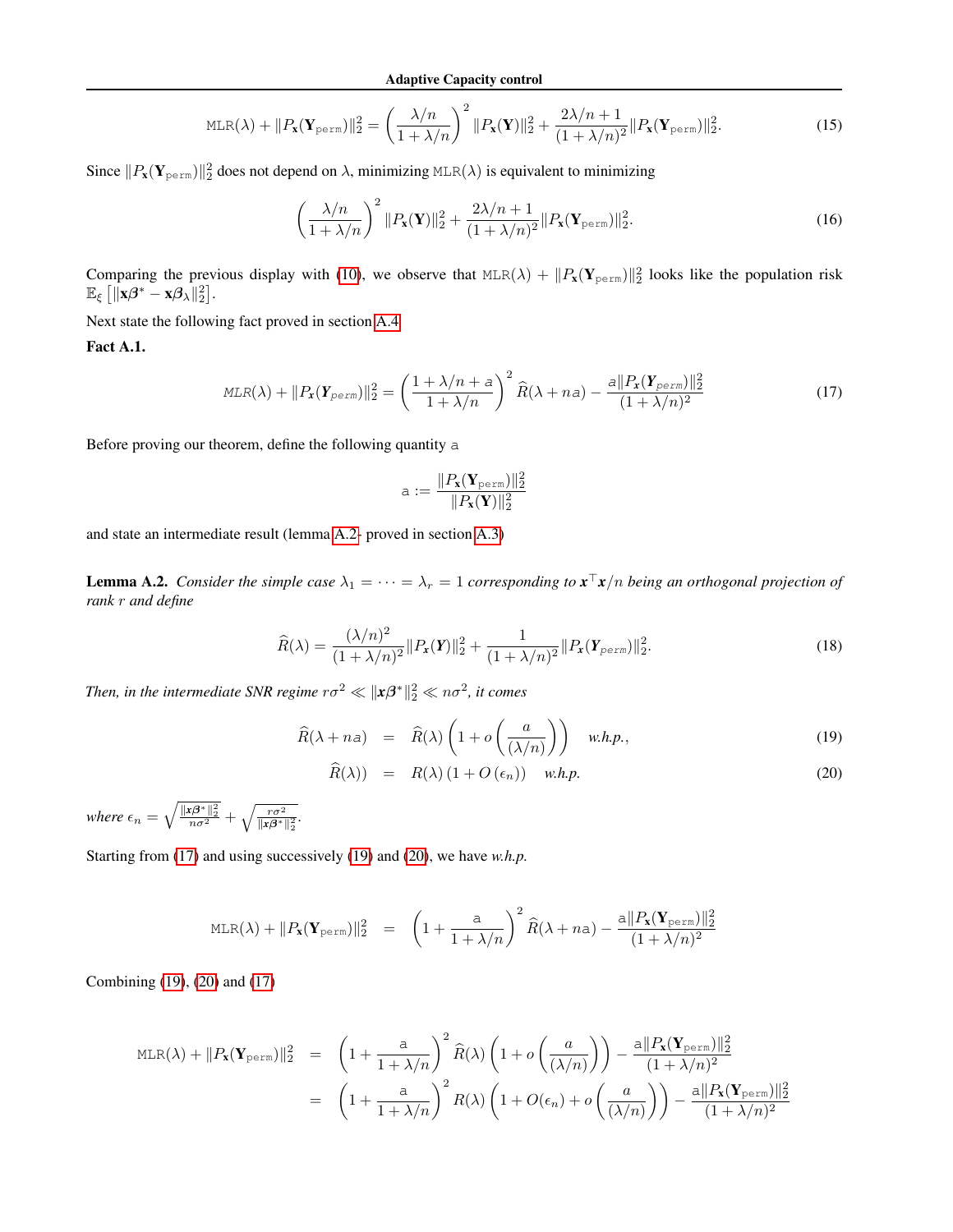Moreover by [\(26\)](#page-16-0) in lemma [A.3,](#page-16-1) we have

$$
||P_{\mathbf{x}}(\mathbf{Y}_{\text{perm}})||_2^2 = r\sigma^2 \left(1 + O\left(\sqrt{\frac{\|\mathbf{x}\beta^*\|_2^2}{n\sigma^2}}\right)\right).
$$

Then, we get

$$
\mathrm{MLR}(\lambda) + \|P_{\mathbf{x}}(\mathbf{Y}_{\mathrm{perm}})\|_2^2 = \left(1 + \frac{a}{1 + \lambda/n}\right)^2 R(\lambda) \left(1 + O(\epsilon_n)\right) - \frac{a r \sigma^2}{(1 + \lambda/n)^2} \left(1 + O\left(\sqrt{\frac{\|\mathbf{x}\beta^*\|_2^2}{n \sigma^2}}\right)\right).
$$

In the intermediate SNR regime  $r\sigma^2 \ll ||\mathbf{x}\beta^*||_2^2 \ll n\sigma^2$ , by lemma [A.3](#page-16-1) (section [A.5\)](#page-16-2)

a := 
$$
\frac{\|P_{\mathbf{x}}(\mathbf{Y}_{\text{perm}})\|_{2}^{2}}{\|P_{\mathbf{x}}(\mathbf{Y})\|_{2}^{2}} = \frac{\sigma^{2}r}{\|\mathbf{x}\beta^{*}\|_{2}^{2}}(1+o(1)), \quad w.h.p..
$$
 (21)

Then,  $r\sigma^2 \ll \|\mathbf{x}\boldsymbol{\beta}^*\|_2^2 \ll n\sigma^2 \Rightarrow \epsilon_n = o(1)$  and  $\forall \lambda/n >> a$ 

<span id="page-14-1"></span>
$$
MLR(\lambda) + ||P_{\mathbf{x}}(\mathbf{Y}_{\text{perm}})||_2^2 = R(\lambda)(1 + o(1)).
$$

## <span id="page-14-0"></span>A.3. Proof of Lemma [A.2](#page-13-0)

Consider the simple case  $\lambda_1 = \cdots = \lambda_r = 1$  corresponding to  $\mathbf{x}^\top \mathbf{x}/n$  being an orthogonal projection of rank r. Recall

$$
\widehat{R}(\lambda) = \frac{(\lambda/n)^2}{(1+\lambda/n)^2} ||P_{\mathbf{x}}(\mathbf{Y})||_2^2 + \frac{1}{(1+\lambda/n)^2} ||P_{\mathbf{x}}(\mathbf{Y}_{\text{perm}})||_2^2.
$$
\n(22)

Proof of equation [\(19\)](#page-13-2). We have

$$
\widehat{R}(\lambda + n\mathsf{a}) = \|P_{\mathbf{x}}(\mathbf{Y})\|_2^2 \frac{(\lambda/n + \mathsf{a})^2}{(1 + \lambda/n + \mathsf{a})^2} + \|P_{\mathbf{x}}(\mathbf{Y}_{\text{perm}})\|_2^2 \frac{1}{(1 + \lambda/n + \mathsf{a})^2}
$$

Next in the intermediate SNR regime  $r\sigma^2 \ll ||\mathbf{x}\beta^*||_2^2 \ll n\sigma^2$ , by lemma [A.3](#page-16-1) (section [A.5\)](#page-16-2)

a := 
$$
\frac{\|P_{\mathbf{x}}(\mathbf{Y}_{\text{perm}})\|_2^2}{\|P_{\mathbf{x}}(\mathbf{Y})\|_2^2} = \frac{\sigma^2 r}{\|\mathbf{x}\beta^*\|_2^2} (1 + o(1)), \quad w.h.p..
$$

Then,  $\forall (\lambda/n) >> a$ , we get

$$
\frac{(\lambda/n + a)^2}{(1 + \lambda/n + a)^2} = \frac{(\lambda/n)^2}{(1 + (\lambda/n))^2} \left[ \frac{1 + \frac{2a}{(\lambda/n)} + \left(\frac{2a}{(\lambda/n)}\right)^2}{(1 + \frac{a}{1 + (\lambda/n)})^2} \right] = \frac{(\lambda/n)^2}{(1 + (\lambda/n))^2} (1 + o\left(\frac{a}{(\lambda/n)}\right),
$$
  

$$
\frac{1}{(1 + \lambda/n + a)^2} = \frac{1}{(1 + (\lambda/n))^2} \left[ \frac{1}{(1 + \frac{a}{1 + (\lambda/n)})^2} \right] = \frac{1}{(1 + (\lambda/n))^2} (1 + o\left(\frac{a}{(\lambda/n)}\right).
$$

Therefore, we get the first ingredient to prove our theorem:

$$
\widehat{R}(\lambda + n\mathsf{a}) = \widehat{R}(\lambda)(1 + o\left(\frac{a}{(\lambda/n)}\right).
$$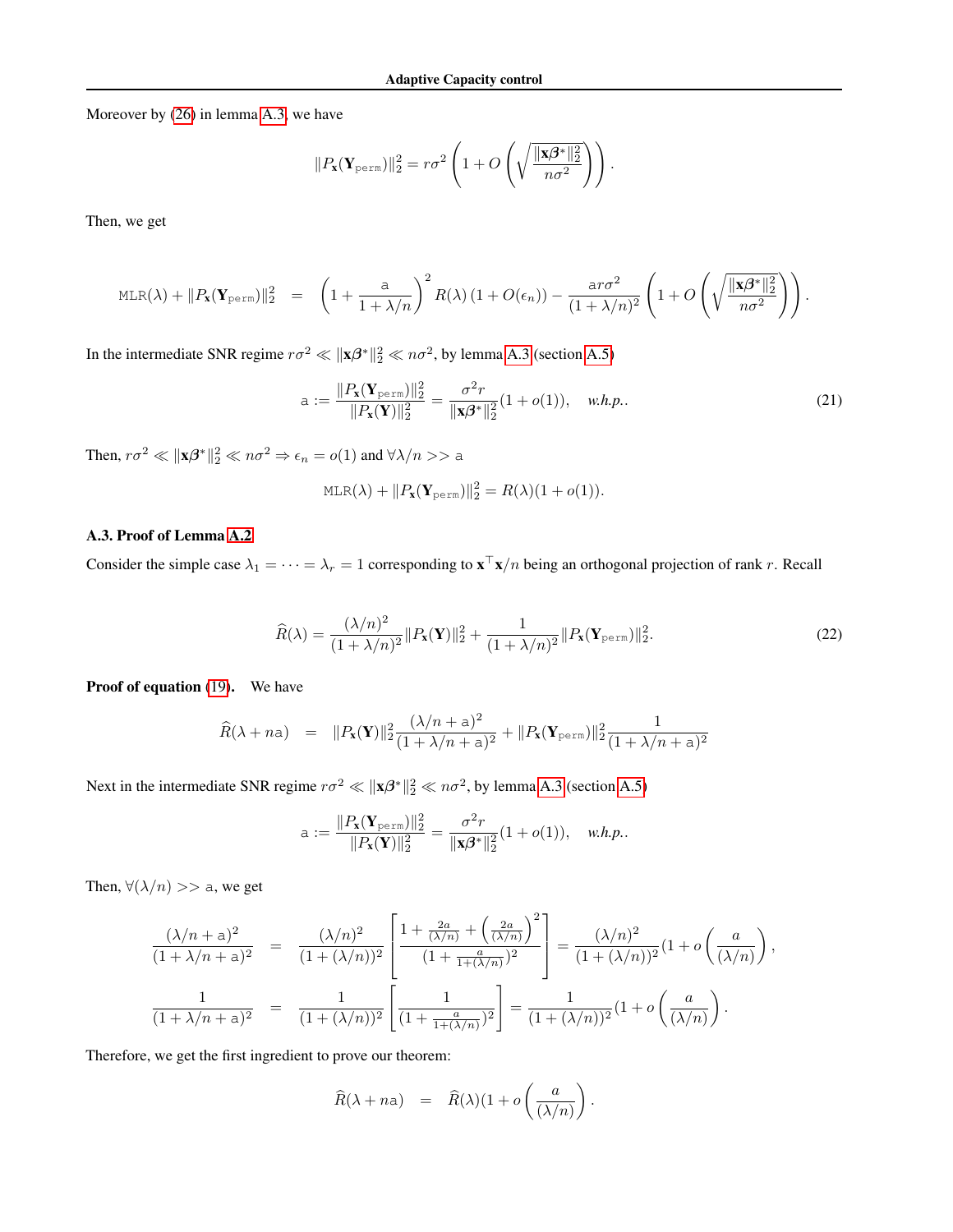Proof of equation [\(20\)](#page-13-2). Compute now

$$
\widehat{R}(\lambda) - R(\lambda) = \frac{(\lambda/n)^2}{(1 + \lambda/n)^2} || (||P_{\mathbf{x}}((\mathbf{Y})||_2^2 - \mathbf{x}\beta^*||^2) + \frac{1}{(1 + \lambda/n)^2} (||P_{\mathbf{x}}(\mathbf{Y}_{\text{perm}})||_2^2 - \sigma^2 r).
$$

As by lemma [A.3,](#page-16-1) we have *w.h.p.*

$$
||P_{\mathbf{x}}(\mathbf{Y})||_2^2 = ||\mathbf{x}\boldsymbol{\beta}^*||_2^2 \left(1 + O\left(\sqrt{\frac{r\sigma^2}{||\mathbf{x}\boldsymbol{\beta}^*||_2^2}}\right)\right),\tag{23}
$$

$$
||P_{\mathbf{x}}(\mathbf{Y}_{\text{perm}})||_2^2 = r\sigma^2 \left(1 + O\left(\sqrt{\frac{||\mathbf{x}\beta^*||_2^2}{n\sigma^2}}\right)\right).
$$
\n(24)

Then, we get the second ingredient to prove our theorem.

$$
\widehat{R}(\lambda) = R(\lambda) \left( 1 + \left( O\left( \sqrt{\frac{r \sigma^2}{\|\mathbf{x}\boldsymbol{\beta}^*\|_2^2}} \right) + O\left( \sqrt{\frac{\|\mathbf{x}\boldsymbol{\beta}^*\|_2^2}{n \sigma^2}} \right) \right) \right) = R(\lambda) \left( 1 + O\left(\epsilon_n\right) \right),
$$

where

$$
\epsilon_n := \sqrt{\frac{r\sigma^2}{\|\mathbf{x}\boldsymbol{\beta}^*\|_2^2}} + \sqrt{\frac{\|\mathbf{x}\boldsymbol{\beta}^*\|_2^2}{n\sigma^2}}.
$$

### <span id="page-15-0"></span>A.4. Fact [A.1](#page-13-3)

Compute the following quantity

$$
I := \left(\frac{1 + \lambda/n + a}{1 + \lambda/n}\right)^2 \widehat{R}(\lambda + na) - \frac{a||P_{\mathbf{X}}(\mathbf{Y}_{\text{perm}})||_2^2}{(1 + \lambda/n)^2}
$$
  
\n
$$
= \frac{(\lambda/n + a)^2}{(1 + \lambda/n)^2} ||P_{\mathbf{X}}(\mathbf{Y})||_2^2 + \frac{1}{(1 + \lambda/n)^2} ||P_{\mathbf{X}}(\mathbf{Y}_{\text{perm}})||_2^2 - \frac{a||P_{\mathbf{X}}(\mathbf{Y}_{\text{perm}})||_2^2}{(1 + \lambda/n)^2}
$$
  
\n
$$
= \frac{(\lambda/n)^2}{(1 + \lambda/n)^2} ||P_{\mathbf{X}}(\mathbf{Y})||_2^2 + \frac{a^2}{(1 + \lambda/n)^2} ||P_{\mathbf{X}}(\mathbf{Y})||_2^2 + \frac{2(\lambda/n)a}{(1 + \lambda/n)^2} ||P_{\mathbf{X}}(\mathbf{Y})||_2^2
$$
  
\n
$$
+ \frac{1}{(1 + \lambda/n)^2} ||P_{\mathbf{X}}(\mathbf{Y}_{\text{perm}})||_2^2 - \frac{a||P_{\mathbf{X}}(\mathbf{Y}_{\text{perm}})||_2^2}{(1 + \lambda/n)^2}.
$$

By [\(21\)](#page-14-1) we have  $\alpha ||P_x(\mathbf{Y})||_2^2 = ||P_x(\mathbf{Y}_{perm})||_2^2$ , then

$$
I = \frac{(\lambda/n)^2}{(1+\lambda/n)^2} \|P_{\mathbf{x}}(\mathbf{Y})\|_2^2 + \frac{a}{(1+\lambda/n)^2} \|P_{\mathbf{x}}(\mathbf{Y}_{\text{perm}})\|_2^2 + \frac{2(\lambda/n)}{(1+\lambda/n)^2} \|P_{\mathbf{x}}(\mathbf{Y}_{\text{perm}})\|_2^2
$$
  
+ 
$$
\frac{1}{(1+\lambda/n)^2} \|P_{\mathbf{x}}(\mathbf{Y}_{\text{perm}})\|_2^2 - \frac{a \|P_{\mathbf{x}}(\mathbf{Y}_{\text{perm}})\|_2^2}{(1+\lambda/n)^2}
$$
  
= 
$$
\frac{(\lambda/n)^2}{(1+\lambda/n)^2} \|P_{\mathbf{x}}(\mathbf{Y})\|_2^2 + \frac{2(\lambda/n) + 1}{(1+\lambda/n)^2} \|P_{\mathbf{x}}(\mathbf{Y}_{\text{perm}})\|_2^2
$$
  
= MLR(\lambda) +  $||P_{\mathbf{x}}(\mathbf{Y}_{\text{perm}})||_2^2$ .

Therefore, we get

$$
\text{MLR}(\lambda) + \|P_{\mathbf{x}}(\mathbf{Y}_{\text{perm}})\|_2^2 = \left(\frac{1 + \lambda/n + a}{1 + \lambda/n}\right)^2 \widehat{R}(\lambda + na) - \frac{a\|P_{\mathbf{x}}(\mathbf{Y}_{\text{perm}})\|_2^2}{(1 + \lambda/n)^2}.
$$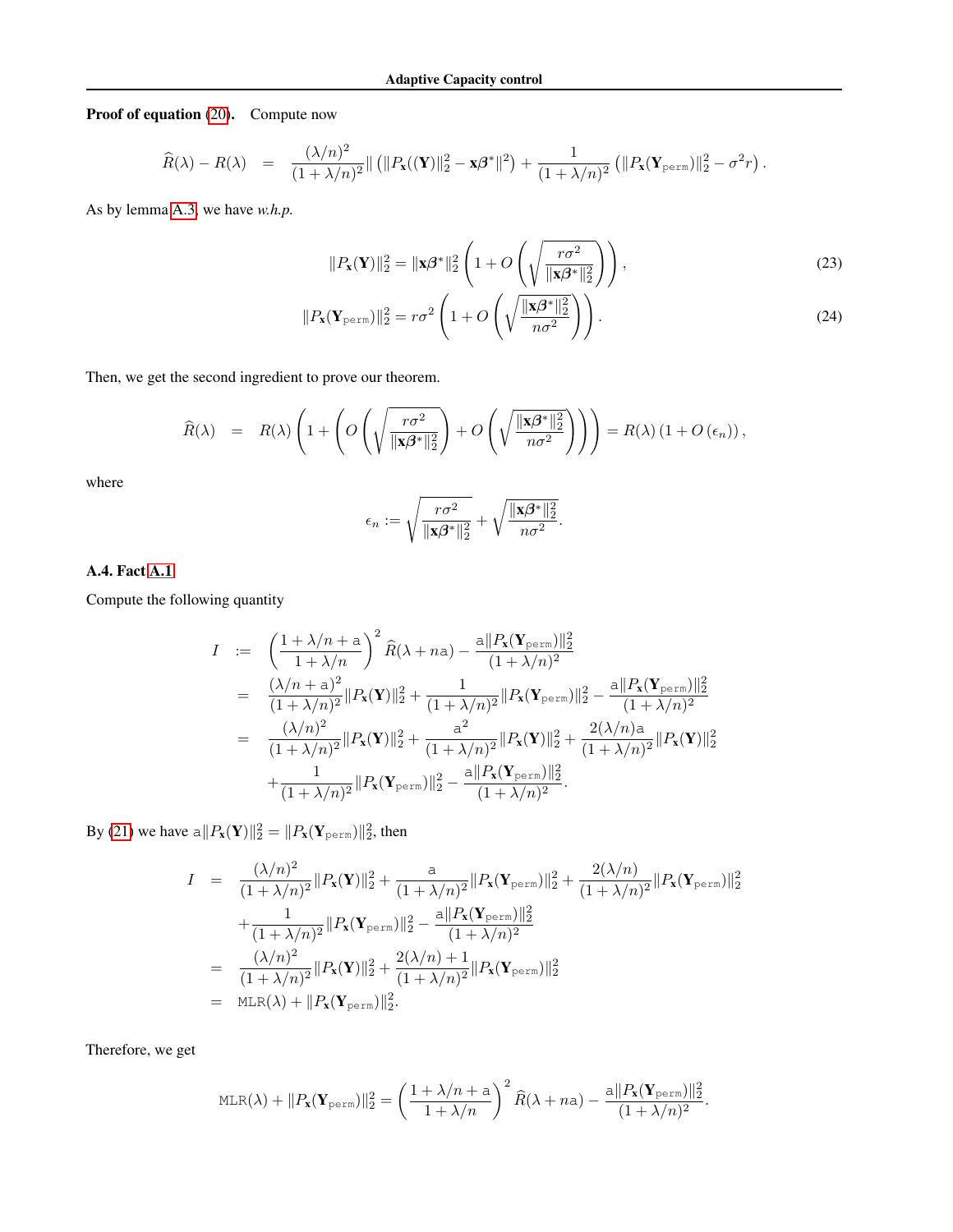#### <span id="page-16-2"></span>A.5. Lemma [A.3](#page-16-1)

<span id="page-16-1"></span>**Lemma A.3.** Under the assumption considered in Theorem [2.1](#page-3-5) and in the intermediate SNR regime  $r\sigma^2\ll ||x\beta^*||_2^2\ll n\sigma^2$ , *we have w.h.p.*

$$
||P_x(Y)||_2^2 = ||x\beta^*||_2^2 \left(1 + O\left(\sqrt{\frac{r\sigma^2}{||x\beta^*||_2^2}}\right)\right),\tag{25}
$$

$$
||P_{\mathbf{x}}(\boldsymbol{Y}_{perm})||_2^2 = r\sigma^2 \left(1 + O\left(\sqrt{\frac{||\mathbf{x}\beta^*||_2^2}{n\sigma^2}}\right)\right).
$$
\n(26)

*Therefore,*

<span id="page-16-4"></span><span id="page-16-3"></span><span id="page-16-0"></span>
$$
\frac{\|P_{\mathbf{x}}(\mathbf{Y}_{perm})\|_2^2}{\|P_{\mathbf{x}}(\mathbf{Y})\|_2^2} = \frac{\sigma^2 r}{\|\mathbf{x}\beta^*\|_2^2} (1 + o(1)).
$$
\n(27)

**Proof of [25.](#page-16-3)** Since  $\xi$  is subGaussian, we have  $||P_x(\xi)||_2^2 = r\sigma^2 + O\left(\sqrt{r\sigma^2}\right)$  w.h.p. [\(Laurent & Massart, 2000\)](#page-10-15). Thus, under the SNR condition ( $||\mathbf{x}\beta^*||_2^2 \gg r\sigma^2$ ), we get

$$
\frac{\|P_{\mathbf{x}}(\xi)\|_2^2}{\|\mathbf{x}\beta^*\|_2^2} \lesssim \frac{r\sigma^2}{\|\mathbf{x}\beta^*\|_2^2} \ll 1, \quad w.h.p.
$$

Consequently and as  $\langle x\beta^*, \xi \rangle$  is subGaussian, it comes

$$
||P_{\mathbf{x}}(\mathbf{Y})||_2^2 = ||\mathbf{x}\beta^*||_2^2 + 2\langle \mathbf{x}\beta^*, \xi \rangle + ||P_{\mathbf{x}}(\xi)||_2^2
$$
  
\n
$$
= ||\mathbf{x}\beta^*||_2^2 \left(1 + 2\frac{\langle \mathbf{x}\beta^*, \xi \rangle}{||\mathbf{x}\beta^*||_2^2} + \frac{||P_{\mathbf{x}}(\xi)||_2^2}{||\mathbf{x}\beta^*||_2^2}\right)
$$
  
\n
$$
= ||\mathbf{x}\beta^*||_2^2 \left(1 + O\left(\sqrt{\frac{r\sigma^2}{||\mathbf{x}\beta^*||_2^2}}\right)\right) \quad w.h.p.. \tag{28}
$$

**Proof of [26.](#page-16-0)** Next we recall that  $Y_{perm} = \pi(Y) = \pi(x\beta^*) + \pi(\xi)$  for some  $\pi$  drawn uniformly at random in the set of permutation of  $n$  elements. Then

$$
||P_{\mathbf{x}}(\mathbf{Y}_{\text{perm}})||_2^2 = ||P_{\mathbf{x}}(\pi(\mathbf{Y}))||_2^2 = ||P_{\mathbf{x}}(\pi(\mathbf{x}\beta^*))||_2^2 + 2\langle P_{\mathbf{x}}(\pi(\mathbf{x}\beta^*)), P_{\mathbf{x}}(\pi(\xi))\rangle + ||P_{\mathbf{x}}(\pi(\xi))||_2^2.
$$

- Exploiting again subGaussianity of  $\xi$ , we get  $||P_{\mathbf{x}}(\pi(\xi))||_2^2 = r\sigma^2 + O(\sqrt{\pi})$  $(r\sigma^2)$  *w.h.p..*
- We recall that the n-dimensional vector  $x\beta^*$  lives in a r-dimensional subspace of  $\mathbb{R}^n$  with  $r \ll n$ . Consequently, randomly permuting its components creates a new vector  $\pi(\mathbf{x}\beta^*)$  which is almost orthogonal to  $\mathbf{x}\beta^*$ :

$$
\frac{\langle \pi(\mathbf{x}\boldsymbol{\beta}^*),\mathbf{x}\boldsymbol{\beta}^*\rangle}{\|\mathbf{x}\boldsymbol{\beta}^*\|_2^2}\lesssim \frac{r}{n}\ll 1,\quad\text{and}\quad \|P_\mathbf{x}(\pi(\mathbf{x}\boldsymbol{\beta}^*))\|_2^2\lesssim \frac{r}{n}\|\mathbf{x}\boldsymbol{\beta}^*\|_2^2,\quad\text{w.h.p.}.
$$

• In the non trivial SNR regime  $r\sigma^2 \ll ||\mathbf{x}\beta^*||_2^2 \ll n\sigma^2$  where Ridge regularization is useful, the dominating term in the previous display is  $||P_{\mathbf{x}}(\pi(\boldsymbol{\xi}))||_2^2$ .

Proof of [27.](#page-16-4) Consequently, we get

$$
||P_{\mathbf{x}}(\pi(\mathbf{Y}))||_2^2 = r\sigma^2 \left(1 + O\left(\sqrt{\frac{\|\mathbf{x}\beta^*\|_2^2}{n\sigma^2}}\right)\right) \quad w.h.p.. \qquad \Box \qquad (29)
$$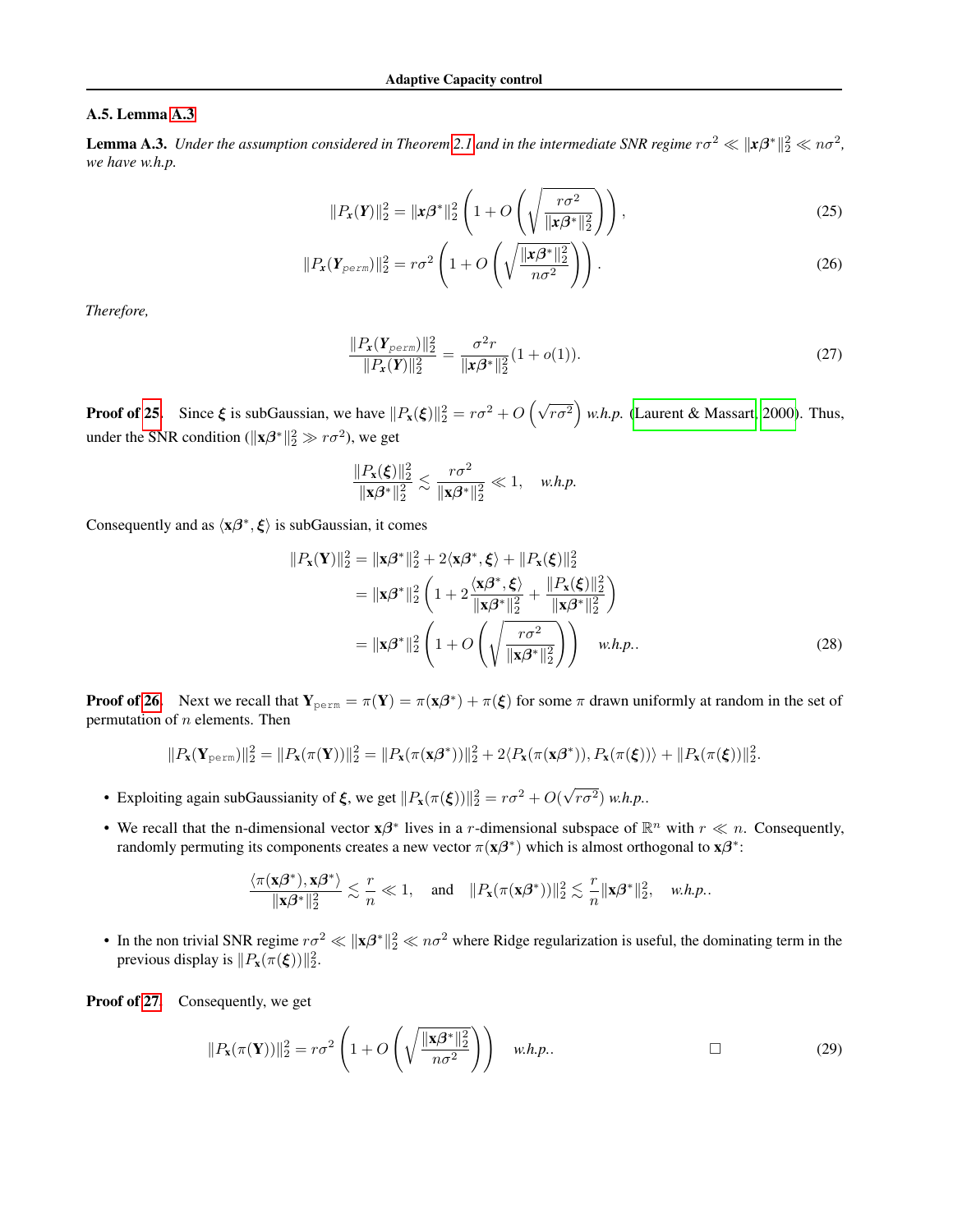<span id="page-17-4"></span>Table 4. Impact of DO and BN on AdaCapMLPFast on ConcreteSlump. DO and BN are applied uniformly on all hidden layers. AdaCapinteracts well with SeLU, GLU, ResBlock but not with DO or BN.

| dropout | RMSE without BN | RMSE with BN |
|---------|-----------------|--------------|
| 0.0     | 0.1625          | 0.1872       |
| 0.1     | 0.1850          | 0.1847       |
| $0.2\,$ | 0.1919          | 0.1954       |
| 0.3     | 0.2055          | 0.2067       |
| 0.4     | 0.2176          | 0.2202       |
| 0.5     | 0.2342          | 0.2352       |

<span id="page-17-3"></span>Table 5. Impact of batch-size on AdaCapMLPFast and MLPFast on the Abalone dataset  $(n = 3341)$ . Since the number of iterations is bounded ( $maxiter = 200$ ), the number of time each sample is seen during training diminishes when batch sizes diminishes in our experiments. AdaCap increases the resilience to issues caused by very small batch sizes under fixed number of iterations constraints.

| batchsize | MLPFast | AdaCapFast |  |  |  |  |  |  |  |
|-----------|---------|------------|--|--|--|--|--|--|--|
| 16        | 68.646  | 0.6756     |  |  |  |  |  |  |  |
| 32        | 7.0196  | 0.6733     |  |  |  |  |  |  |  |
| 64        | 2.1226  | 0.6658     |  |  |  |  |  |  |  |
| 256       | 0.6644  | 0.6573     |  |  |  |  |  |  |  |
| 512       | 0.6626  | 0.6547     |  |  |  |  |  |  |  |
| 1024      | 0.6620  | 0.6522     |  |  |  |  |  |  |  |
| 2048      | 0.6596  | 0.6522     |  |  |  |  |  |  |  |

<span id="page-17-0"></span>Table 6. Random Seed Impact: 1000 method seeds on 1 train/test split for ConcreteSlump, the only source of randomness for MLPFast and TikhonovMLPFast is the weight initialization. Strikingly, Tikhonovdoes not just improve performance but also reduces the standard deviation, meaning the impact of initial weights on final results. AdaCapMLPFast  $T = 1$  uses the MLR loss given in [\(7\)](#page-4-2), which introduces randomness when generating label permutations. In all other experiments presented in this article, we use  $T = 16$  seeds for generating label permutations and average the loss over these 16 label vectors, which is enough to offset the randomness introduced with MLR.

| DNN                  | RMSE avg. | RMSE std. |
|----------------------|-----------|-----------|
| MLPFast              | 0.1675    | 0.0148    |
| TikhonovMLPFast      | 0.0930    | 0.0071    |
| AdaCapMLPFast $T=1$  | 0.0944    | 0.0091    |
| AdaCapMLPFast $T=16$ | 0.0918    | 0.0084    |

#### <span id="page-17-2"></span>B. Training protocol

**Initialization of the <b>Tikhonov** parameter. We select  $\lambda_{init}$  which maximizes sensitivity of the MLR objective to variation of  $\lambda$ . In practice, the following heuristic proved successful on a wide variety of data sets. We pick  $\lambda_{init}$ by running a grid-search on the finite difference approximation for the derivative of MLR in [\(30\)](#page-17-1) on the grid  $G_\lambda$  =  $\{\lambda^{(k)} = 10^{-1} \times 10^{5 \times k/11} : k = 0, \cdots, 11\}$ :

<span id="page-17-1"></span>
$$
\lambda_{init} = \sqrt{\lambda^{(\hat{k})}\lambda^{(\hat{k}+1)}},\tag{30}
$$

where

$$
\hat{k} = \arg \max \left\{ \left( \text{MLR}(\lambda^{(k+1)}, \boldsymbol{\theta}) - \text{MLR}(\lambda^{(k)}, \boldsymbol{\theta}) \right), \lambda^{(k)} \in \mathcal{G}_{\lambda} \right\}.
$$

Our empirical investigations revealed that this heuristic choice is close to the optimal oracle choice of  $\lambda_{init}$  on the test set.

From a computational point of view, the overcost of this step is marginal because we only compute he SVD of  $A^{L-1}$  once and we do not compute the derivation graph of the 11 matrix inversions or of the unique forward pass. We recall indeed that the Tikhonov parameter  $\lambda$  is **not an hyperparameter** of our method; it is trained alongside the weights of the DNN architecture.

**Comments.** We use the generic value ( $T = 16$ ) for the number of random permutations in the computation of the MLR loss. This choice yields consistently good results overall. This choice of permutations has little impact on the value of the MLR loss. In addition, when  $T = 16$ , GPU parallelization is still preserved.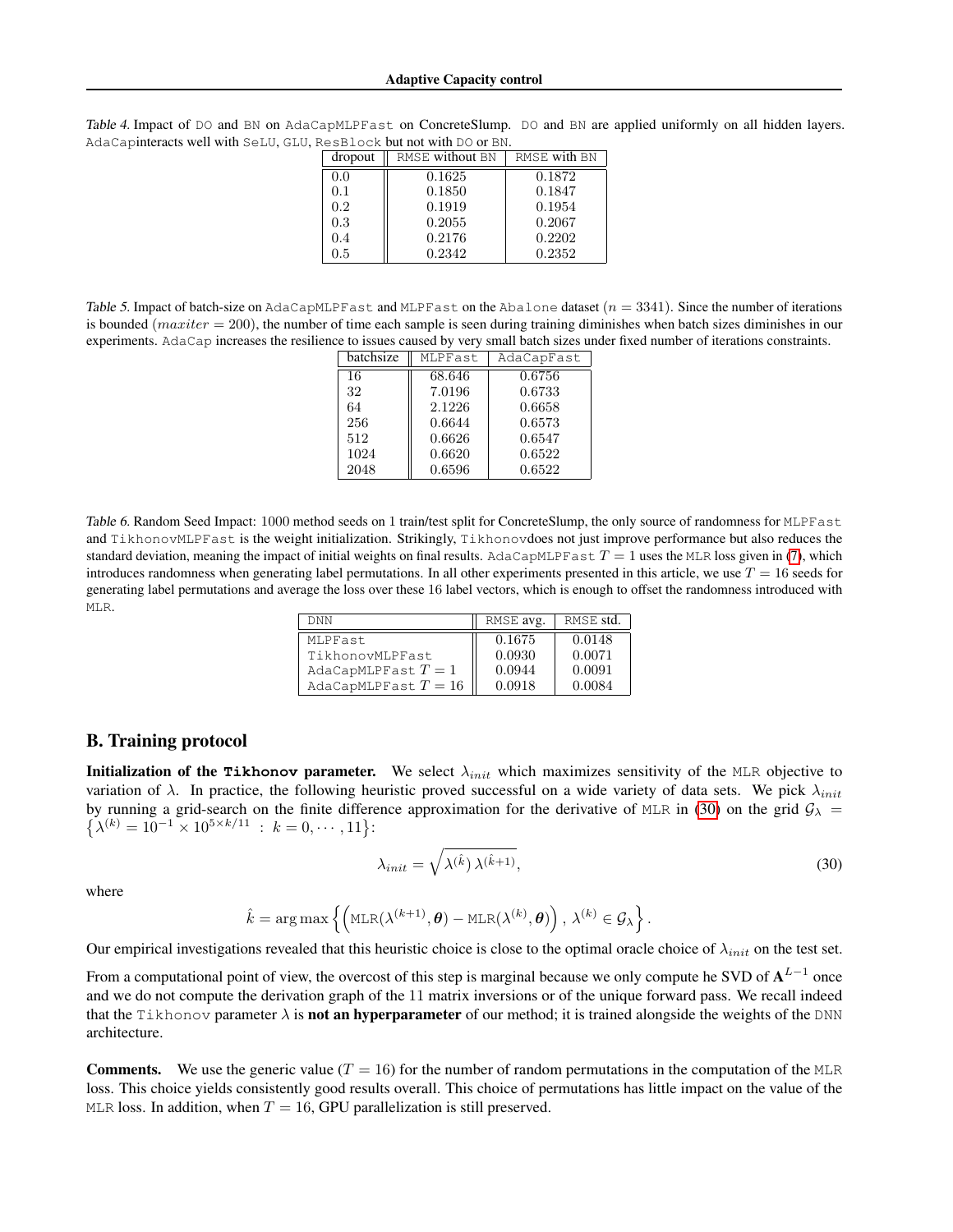## <span id="page-18-0"></span>C. Further discussion of existing works comparing **DNN** to other models on TD

We complement here our discussion of existing benchmarks in the introduction. DL are often beaten by other types of algorithms on tabular data learning tasks. Very recently, there has been a renewed interest in the subject, with several new methods. See [\(Borisov et al., 2021\)](#page-8-3) for an extensive review of the state of the art on tabular datasets.

The comparison between simple DNN, NODE, TabNet, RF and GBDT on TD was made concomitantly by [\(Kadra et al.,](#page-9-9) [2021\)](#page-9-9), [\(Shwartz-Ziv & Armon, 2022\)](#page-10-4) and [\(Gorishniy et al., 2021\)](#page-9-7). Their benchmark are more oriented towards an AutoML approach than ours, as they all use heavy HPO, and report training times in minutes/hours, even for some small and medium size datasets.

The benchmark in [\(Kadra et al., 2021\)](#page-9-9) compares FFNN to GBDT, NODE, TabNet, ASK-GBDT (Auto-sklearn) also using heavy HPO, on 40 TD (with size ranging from  $n = 452$  to  $416k+$ ). They reported that, after 30 minutes of HPO time, regularization cocktails for MLP are statistically significantly better than XGBoost (See Table 3 there). We did not find a similar experiment for CatBoost.

The benchmark in [\(Shwartz-Ziv & Armon, 2022\)](#page-10-4) includes 11 datasets from OpenML, Kaggle, Pascal, and MSLR, Million song with n ranging from 7k to  $1M+$ . They compared XGBoost, NODE, TabNet, 1D-CNN, DNF-Net [\(Katzir et al.,](#page-9-18) [2021\)](#page-9-18) and ensemble of these methods.

These 2 benchmarks give mixed signals on how DNN compare to other methods with [\(Kadra et al., 2021\)](#page-9-9) being more optimistic than [\(Shwartz-Ziv & Armon, 2022\)](#page-10-4).

# D. Benchmark description

## D.1. Our Benchmark philosophy

Current benchmarks usually heavily focus on the AutoML ([\(Shwartz-Ziv & Armon, 2022;](#page-10-4) [Zöller & Huber, 2021;](#page-11-9) [Yao et al.,](#page-11-10) [2018;](#page-11-10) [He et al., 2021\)](#page-9-19)) usecase [\(Zimmer et al., 2021;](#page-11-11) [Feurer et al., 2020\)](#page-8-22), using costly HPO over a small collection of popular large size datasets, which raised some concerns [\(Koch et al., 2021;](#page-10-16) [Denton et al., 2021\)](#page-8-23).

Creating a pertinent benchmark for Tabular Data (TD) is still an ongoing process for ML research community. Because researchers compute budget is limited, arbitrages have to be made between number of datasets, number of methods evaluated, intensity of HPO, dataset size, number of train-test splits. We tried to cover a broad set of usecases where improving DNN performance compared to other existing methods is relevant, leaving out hours-long training processes relying on HPO to get the optimal performance for each benchmarked method.

## D.2. Datasets/preprocessing

## D.2.1. DATASETS

Our benchmark includes 44 tabular datasets with 26 regression and 18 classification tasks. Table [7](#page-19-0) contains the exhaustive description of the datasets included in our benchmark.

## <span id="page-18-1"></span>D.2.2. PRE-PROCESSING.

To avoid biasing the benchmark towards specific methods and to get a result as general as possible, we only applied as little pre-processing as we could, without using any feature augmentation scheme. The goal is not to get the best possible performance on a given dataset but to compare the methods on equal ground. We first removed uninformative features such as sample index. Categorical features with more than 12 modalities were discarded as learning embeddings is out of the scope of this benchmark. We also removed samples with missing target.

**Target treatment.** The target is centered and standardized via the function **function-T** $(\cdot)$ . We remove the observation when the value is missing.

Features treatment. The imputation treatment is done during processing. For categorical features, NAN Data may be considered as a new class. For numerical features, we replace missing values by the mean. Set  $n_i = \# \textbf{set}(X_i)$  the number of distinct values taken by the feature  $X_i$ , We proceed as follows :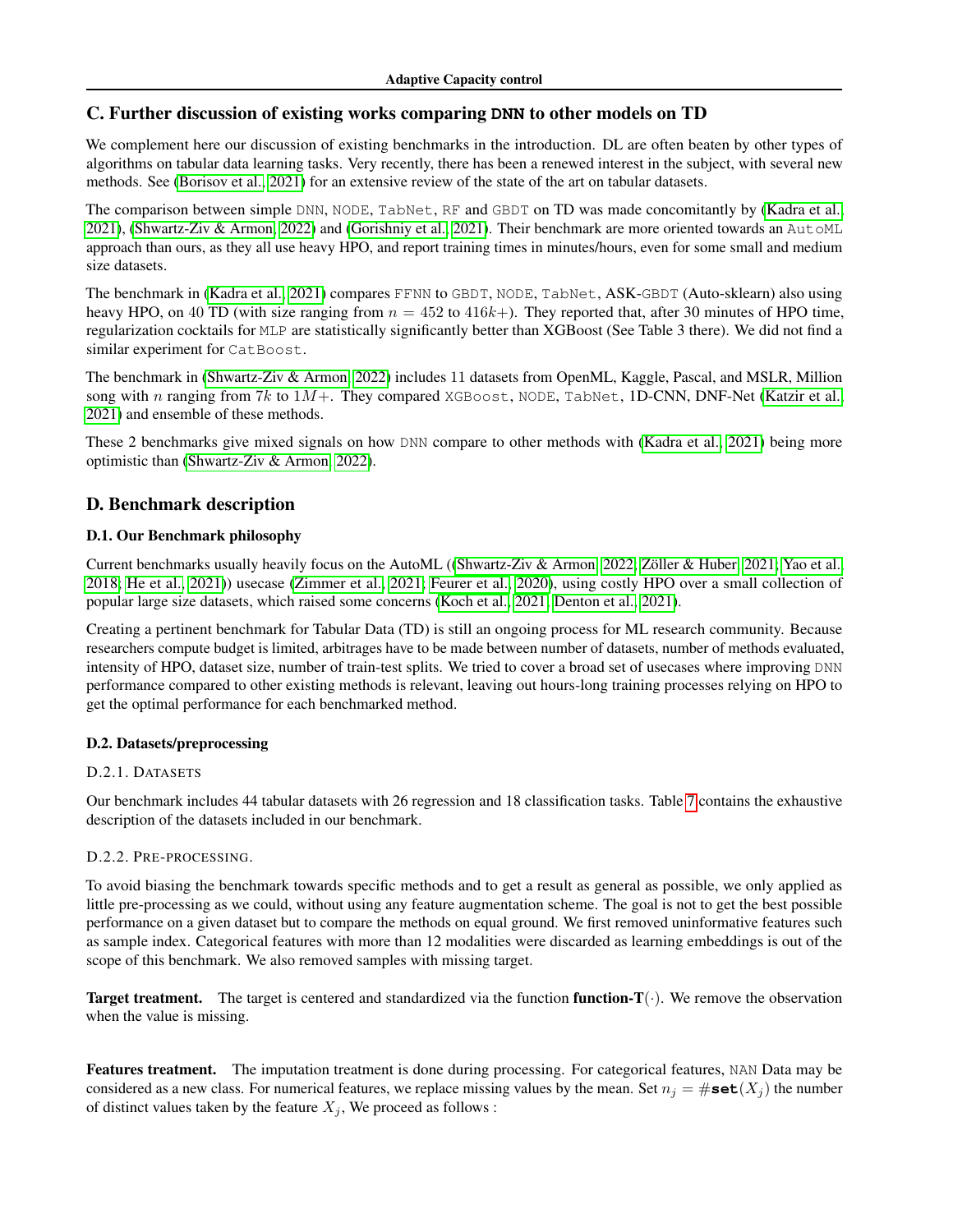| id               | name                                             | task                  | target         | raone 7. Datasets description<br>$\mathbf n$ | p              | #cont.         | #cat.          | bag          | $min$ RMSE |
|------------------|--------------------------------------------------|-----------------------|----------------|----------------------------------------------|----------------|----------------|----------------|--------------|------------|
|                  |                                                  |                       | index          |                                              |                |                |                | exp.         | ${}< 0.25$ |
| $\boldsymbol{0}$ | <b>Cervical Cancer Behavior Risk</b>             | $\overline{\text{c}}$ | $-1$           | $\overline{57}$                              | 149            | 19             | 14             |              |            |
| $\mathbf{1}$     | Concrete Slump Test                              | $\mathbb{R}$          | $^{-1}$        | 82                                           | 9              | $\overline{9}$ | 0              | ✓            | ✓          |
| $\overline{2}$   | Concrete Slump Test                              | R                     | $-2$           | 82                                           | 9              | 9              | $\overline{0}$ | $\checkmark$ | ✓          |
| 3                | Concrete Slump Test                              | R                     | $-3$           | 82                                           | 9              | 9              | $\overline{0}$ | ✓            | ✓          |
| $\overline{4}$   | <b>Breast Cancer Coimbra</b>                     | $\mathbf C$           | $^{-1}$        | 92                                           | 9              | 9              | 0              |              |            |
| 5                | Algerian Forest Fires Dataset Sidi-Bel Abbes     | C                     | $-1$           | 96                                           | 14             | 10             | $\mathbf{1}$   |              |            |
| 6                | Algerian Forest Fires Dataset Bejaia             | $\mathbf C$           | $^{-1}$        | 97                                           | 16             | 12             | $\mathbf{1}$   |              |            |
| $\overline{7}$   | restaurant-revenue-prediction                    | $\mathbb{R}$          | $-1$           | 109                                          | 330            | 37             | 39             |              |            |
| 8                | Servo                                            | $\mathsf{R}$          | $^{-1}$        | 133                                          | 21             | $\overline{2}$ | $\overline{4}$ | ✓            | ✓          |
| 9                | Computer Hardware                                | $\mathbb{R}$          | $^{-1}$        | 167                                          | $\overline{7}$ | $\overline{7}$ | $\overline{0}$ | ✓            |            |
| 10               | <b>Breast Cancer</b>                             | C                     | $\overline{0}$ | 228                                          | 42             | $\mathbf{1}$   | 9              |              |            |
| 11               | Heart failure clinical records                   | $\mathbf C$           | $^{-1}$        | 239                                          | 12             | $\overline{7}$ | 5              |              |            |
| 12               | Yacht Hydrodynamics                              | $\mathbb{R}$          | $^{-1}$        | 245                                          | 22             | $\overline{4}$ | $\overline{2}$ | ✓            | ✓          |
| 13               | Ionosphere                                       | $\mathsf{C}$          | $^{-1}$        | 280                                          | 33             | 32             | $\mathbf{1}$   |              |            |
| 14               | <b>Congressional Voting Records</b>              | $\mathbf C$           | $\overline{0}$ | 348                                          | 48             | $\overline{0}$ | 16             |              |            |
| 15               | <b>Cylinder Bands</b>                            | C                     | $^{-1}$        | 432                                          | 111            | $\mathbf{1}$   | 19             |              |            |
| 16               | <b>QSAR</b> aquatic toxicity                     | $\mathbb{R}$          | $^{-1}$        | 436                                          | 34             | 8              | 3              | ✓            |            |
| 17               | <b>Optical Interconnection Network</b>           | $\mathbb{R}$          | $\overline{7}$ | 512                                          | 26             | 6              | 5              | ✓            | ✓          |
| 18               | <b>Optical Interconnection Network</b>           | $\mathbb{R}$          | 8              | 512                                          | 26             | 6              | 5              | ✓            |            |
| 19               | <b>Optical Interconnection Network</b>           | R                     | 5              | 512                                          | 26             | 6              | 5              | ✓            |            |
| 20               | Credit Approval                                  | C                     | $^{-1}$        | 552                                          | 31             | $\overline{4}$ | 8              |              |            |
| 21               | blood transfusion                                | $\mathbf C$           | $^{-1}$        | 598                                          | $\overline{4}$ | $\overline{4}$ | $\overline{0}$ |              |            |
| 22               | <b>OSAR Bioconcentration classes dataset</b>     | $\mathbb{R}$          | $^{-1}$        | 623                                          | 29             | 9              | 5              | ✓            |            |
| 23               | wiki4HE                                          | $\mathbb{R}$          | $-10$          | 696                                          | 284            | $\mathbf{1}$   | 50             | ✓            |            |
| 24               | wiki4HE                                          | R                     | $^{-11}$       | 704                                          | 284            | $\mathbf{1}$   | 50             | ✓            |            |
| 25               | <b>OSAR</b> fish toxicity                        | R                     | $-1$           | 726                                          | 18             | 6              | $\overline{2}$ |              |            |
| 26               | Tic-Tac-Toe Endgame                              | $\mathbf C$           | $^{-1}$        | 766                                          | 27             | $\Omega$       | 9              |              |            |
| 27               | <b>OSAR</b> biodegradation                       | $\mathsf{C}$          | $-1$           | 844                                          | 123            | 38             | 15             |              |            |
| 28               | mirichoi0218 insurance                           | $\mathbb{R}$          | $^{-1}$        | 1070                                         | 15             | 3              | $\overline{4}$ |              |            |
| 29               | Communities and Crime                            | $\mathbb{R}$          | $^{-1}$        | 1595                                         | 106            | 99             | $\overline{2}$ |              |            |
| 30               | Jasmine                                          | $\mathsf{C}$          | $\Omega$       | 2387                                         | 144            | 8              | 136            |              |            |
| 31               | Abalone                                          | $\mathbb{R}$          | $^{-1}$        | 3341                                         | 10             | $\overline{7}$ | $\mathbf{1}$   | ✓            |            |
| 32               | mercedes-benz-greener-manufacturing              | R                     | 1              | 3367                                         | 379            | $\Omega$       | 359            |              |            |
| 33               | Sylvine                                          | $\mathbf C$           | $\mathbf{0}$   | 4099                                         | 20             | 20             | $\overline{0}$ |              |            |
| 34               | christine                                        | $\mathbf C$           | $\mathbf{0}$   | 4333                                         | 1628           | 1599           | 14             |              |            |
| 35               | arashnic_marketing-seris-customer-lifetime-value | $\mathsf{R}$          | $\overline{2}$ | 6479                                         | 72             | $\overline{7}$ | 15             |              |            |
| 36               | Seoul Bike Sharing Demand                        | $\mathbb{R}$          | $\mathbf{1}$   | 7008                                         | 15             | 9              | 3              | ✓            |            |
| 37               | Electrical Grid Stability Simulated Data         | $\mathbb{R}$          | $-2$           | 8000                                         | 13             | 12             | $\mathbf{1}$   |              | ✓          |
| 38               | snooptosh_bangalore-real-estate-price            | $\mathbb{R}$          | $^{-1}$        | 10656                                        | 6              | $\overline{2}$ | $\mathbf{1}$   |              |            |
| 39               | <b>MAGIC Gamma Telescope</b>                     | $\mathsf{C}$          | $-1$           | 15216                                        | 10             | 10             | $\overline{0}$ |              |            |
| 40               | Appliances energy prediction                     | $\mathbb{R}$          | $\overline{2}$ | 15788                                        | 25             | 25             | $\overline{0}$ |              |            |
| 41               | Nomao                                            | $\mathbf C$           | $^{-1}$        | 27572                                        | 272            | 116            | 45             |              |            |
| 42               |                                                  |                       |                |                                              |                |                |                |              |            |
|                  | Beijing PM2.5 Data                               | $\mathbb{R}$          | 5              | 33405                                        | 31             | 10             | 3              |              |            |

<span id="page-19-0"></span>Table 7. Datasets description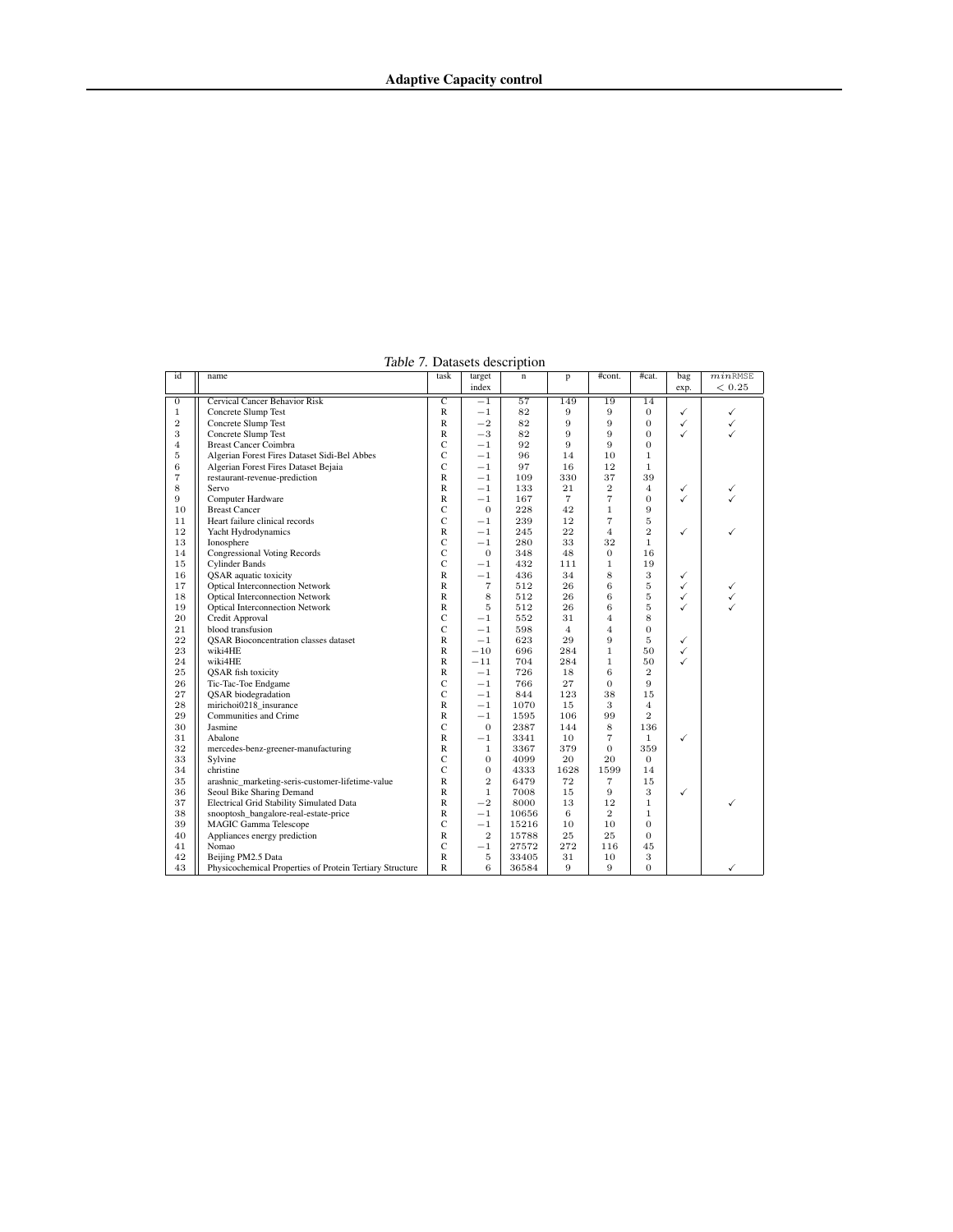| id             | name                                                     | task                  | target         | source              | file name                                  |
|----------------|----------------------------------------------------------|-----------------------|----------------|---------------------|--------------------------------------------|
|                |                                                          |                       | index          |                     |                                            |
| $\overline{0}$ | Cervical Cancer Behavior Risk                            | $\overline{\text{c}}$ | $-1$           | archive.ics.uci.edu | sobar-72.csv                               |
| $\,1$          | <b>Concrete Slump Test</b>                               | $\mathbb{R}$          | $-1$           | archive.ics.uci.edu | slump test.data                            |
| $\overline{2}$ | Concrete Slump Test                                      | $\mathbb{R}$          | $-2$           | archive.ics.uci.edu | slump_test.data                            |
| 3              | <b>Concrete Slump Test</b>                               | R                     | $-3$           | archive.ics.uci.edu | slump_test.data                            |
| $\overline{4}$ | <b>Breast Cancer Coimbra</b>                             | Ċ                     | $-1$           | archive.ics.uci.edu | dataR2.csv                                 |
| $\overline{5}$ | Algerian Forest Fires Dataset Sidi-Bel Abbes             | C                     | $-1$           | archive.ics.uci.edu | Algerian forest fires dataset UPDATE.csv   |
| 6              | Algerian Forest Fires Dataset Bejaia                     | Ċ                     | $-1$           | archive.ics.uci.edu | Algerian_forest_fires_dataset_UPDATE.csv   |
| $\overline{7}$ | restaurant-revenue-prediction                            | R                     | $-1$           | www.kaggle.com      | train.csv.zip                              |
| 8              | Servo                                                    | R                     | $-1$           | archive.ics.uci.edu | servo.data                                 |
| 9              | <b>Computer Hardware</b>                                 | $\mathbb{R}$          | $-1$           | archive.ics.uci.edu | machine.data                               |
| 10             | <b>Breast Cancer</b>                                     | C                     | $\Omega$       | archive.ics.uci.edu | breast-cancer.data                         |
| 11             | Heart failure clinical records                           | Ċ                     | $-1$           | archive.ics.uci.edu | heart_failure_clinical_records_dataset.csv |
| 12             | Yacht Hydrodynamics                                      | R                     | $-1$           | archive.ics.uci.edu | yacht_hydrodynamics.data                   |
| 13             | Ionosphere                                               | C                     | $-1$           | archive.ics.uci.edu | ionosphere.data                            |
| 14             | <b>Congressional Voting Records</b>                      | Ċ                     | $\overline{0}$ | archive.ics.uci.edu | house-votes-84.data                        |
| 15             | <b>Cylinder Bands</b>                                    | Ċ                     | $-1$           | archive.ics.uci.edu | bands.data                                 |
| 16             | <b>QSAR</b> aquatic toxicity                             | R                     | $-1$           | archive.ics.uci.edu | qsar_aquatic_toxicity.csv                  |
| 17             | <b>Optical Interconnection Network</b>                   | R                     | $\overline{7}$ | archive.ics.uci.edu | optical_interconnection_network.csv        |
| 18             | <b>Optical Interconnection Network</b>                   | $\mathbb{R}$          | 8              | archive.ics.uci.edu | optical_interconnection_network.csv        |
| 19             | <b>Optical Interconnection Network</b>                   | R                     | 5              | archive.ics.uci.edu | optical interconnection network.csv        |
| 20             | Credit Approval                                          | C                     | $-1$           | archive.ics.uci.edu | crx.data                                   |
| 21             | blood transfusion                                        | Ċ                     | $-1$           | www.openml.org      | php0iVrYT                                  |
| 22             | <b>QSAR</b> Bioconcentration classes dataset             | $\mathbb{R}$          | $-1$           | archive.ics.uci.edu | Grisoni_et_al_2016_EnvInt88.csv            |
| 23             | wiki4HE                                                  | $\mathbb{R}$          | $-10$          | archive.ics.uci.edu | wiki4HE.csv                                |
| 24             | wiki4HE                                                  | R                     | $-11$          | archive.ics.uci.edu | wiki4HE.csv                                |
| 25             | <b>QSAR</b> fish toxicity                                | R                     | $-1$           | archive.ics.uci.edu | qsar_fish_toxicity.csv                     |
| 26             | Tic-Tac-Toe Endgame                                      | Ċ                     | $-1$           | archive.ics.uci.edu | tic-tac-toe.data                           |
| 27             | <b>QSAR</b> biodegradation                               | Ċ                     | $-1$           | archive.ics.uci.edu | biodeg.csv                                 |
| 28             | mirichoi0218 insurance                                   | $\mathbb{R}$          | $-1$           | www.kaggle.com      | insurance.csv                              |
| 29             | Communities and Crime                                    | R                     | $-1$           | archive.ics.uci.edu | communities.data                           |
| 30             | Jasmine                                                  | Ċ                     | $\overline{0}$ | www.openml.org      | file79b563a1a18.arff                       |
| 31             | Abalone                                                  | $\mathbb{R}$          | $-1$           | archive.ics.uci.edu | abalone.data                               |
| 32             | mercedes-benz-greener-manufacturing                      | R                     | $\mathbf{1}$   | www.kaggle.com      | train.csv.zip                              |
| 33             | Sylvine                                                  | Ċ                     | $\overline{0}$ | www.openml.org      | file7a97574fa9ae.arff                      |
| 34             | christine                                                | Ċ                     | $\overline{0}$ | www.openml.org      | file764d5d063390.csv                       |
| 35             | arashnic marketing-seris-customer-lifetime-value         | $\mathbb{R}$          | $\overline{2}$ | www.kaggle.com      | squark_automotive_CLV_training_data.csv    |
| 36             | Seoul Bike Sharing Demand                                | $\mathbb{R}$          | $\mathbf{1}$   | archive.ics.uci.edu | SeoulBikeData.csv                          |
| 37             | Electrical Grid Stability Simulated Data                 | R                     | $-2$           | archive.ics.uci.edu | Data for UCI named.csv                     |
| 38             | snooptosh_bangalore-real-estate-price                    | R                     | $-1$           | www.kaggle.com      | blr_real_estate_prices.csv                 |
| 39             | <b>MAGIC Gamma Telescope</b>                             | C                     | $-1$           | archive.ics.uci.edu | magic04.data                               |
| 40             | Appliances energy prediction                             | R                     | $\overline{2}$ | archive.ics.uci.edu | energydata_complete.csv                    |
| 41             | Nomao                                                    | Ċ                     | $-1$           | www.openml.org      | phpDYCOet                                  |
| 42             | Beijing PM2.5 Data                                       | R                     | 5              | archive.ics.uci.edu | PRSA data 2010.1.1-2014.12.31.csv          |
| 43             | Physicochemical Properties of Protein Tertiary Structure | $\mathbb{R}$          | 6              | archive.ics.uci.edu | CASP.csv                                   |

Table 8. Dataset description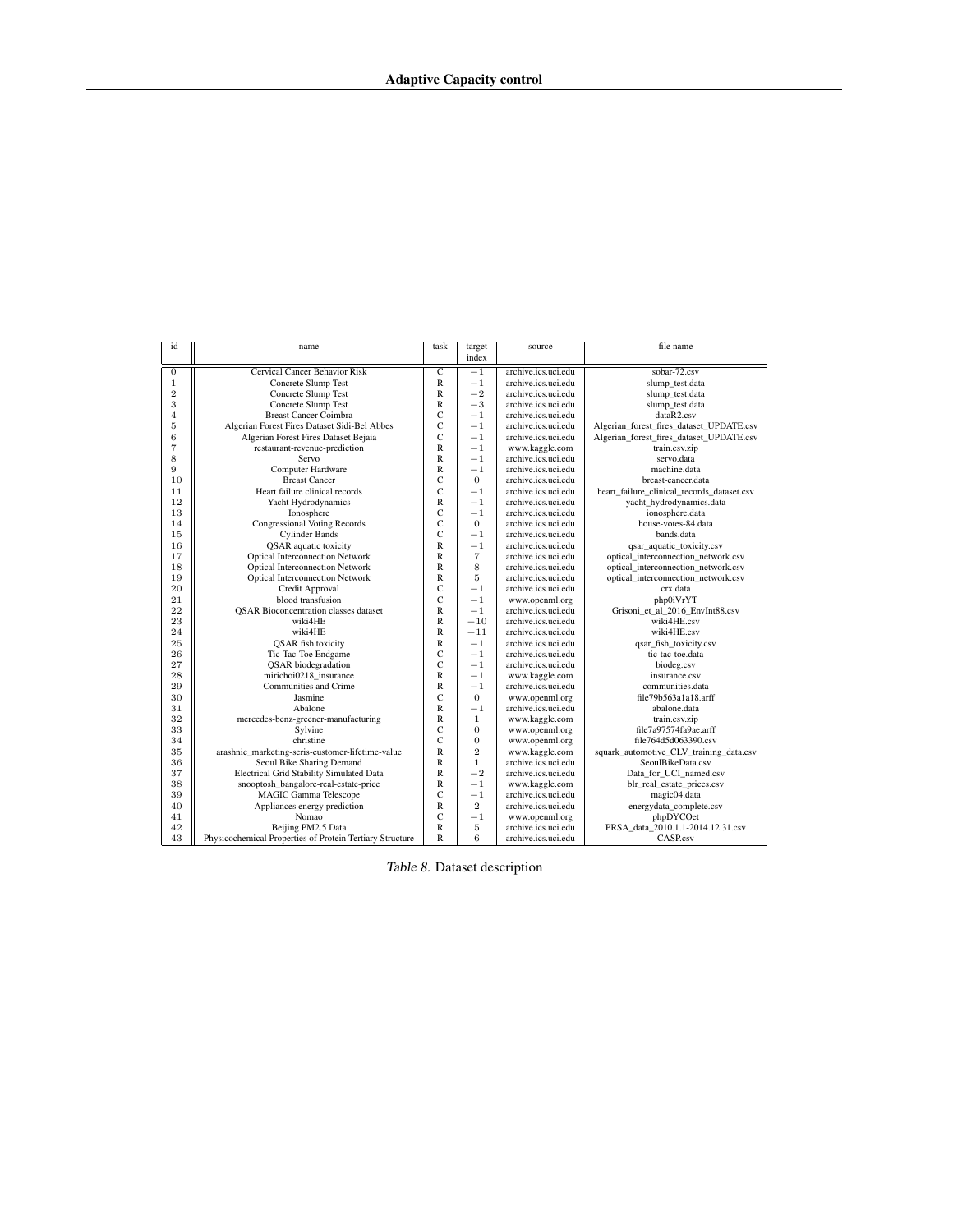- When  $n_j = 1$ , the feature  $X_j$  is irrelevant, we remove it.
- When  $n_j = 2$  (including potentially NAN class), we perform numerical encoding of binary categorical features.
- Numerical features with less than 12 distinct values are also treated as categorical features  $(2 < n<sub>j</sub> \le 12)$ . We apply one-hot-encoding.
- Finally, categorical features with  $n_j > 12$  are removed.

#### D.3. Methods

Usual methods. We evaluate AdaCap against a large collection of popular methods (XGB [\(Breiman, 1997;](#page-8-14) [Friedman,](#page-9-11) [2001;](#page-9-11) [2002\)](#page-9-12), XGBoost, CatBoost [\(Prokhorenkova et al., 2018\)](#page-10-7), [\(Chen & Guestrin, 2016\)](#page-8-7), LightGBM [\(Ke et al.,](#page-9-13) [2017\)](#page-9-13), RF and XRF [\(Breiman, 2001;](#page-8-9) [Barandiaran, 1998\)](#page-8-8), SVM and kernel-based [\(Chang & Lin, 2011\)](#page-8-16), MLP [\(Hinton,](#page-9-15) [1989\)](#page-9-15), Elastic-Net [\(Zou & Hastie, 2005\)](#page-11-7), Ridge [\(Hoerl & Kennard, 1970\)](#page-9-16), Lasso [\(Tibshirani, 1996\)](#page-11-6), Logistic regression [\(Cox, 1958\)](#page-8-17), MARS [\(Friedman, 1991\)](#page-8-18), CART, XCART [\(Breiman et al., 1984;](#page-8-15) [Gey & Nedelec, 2005;](#page-9-14) [Klu](#page-10-10)[sowski, 2020\)](#page-10-10) ).

**FastCatBoost** hyperparameter set CatBoostis one of the dominant method on TD, but also one of the slowest in terms of training time. We felt it was appropriate to evaluate a second version of CatBoostwith a set of hyper-parameters designed to cut training time without decreasing performance too much. Following the official documentation guidelines, we picked the following hyperparameters for FastCatBoost:

- "iterations":100,
- "subsample":0.1,
- "max bin":32,
- "bootstrap\_type",
- "task\_type":"GPU",
- "depth":3.

**FFNN** architectures See Table [9](#page-21-0) for the different FFNN architectures included in our benchmark.

| Name          | <b>Block</b><br>Type | $# \, \text{Blocks}$        | <b>Block</b><br>Depth | Activation   | Width | Iter/<br>epochs | Batch<br><b>Size</b> | max lr |
|---------------|----------------------|-----------------------------|-----------------------|--------------|-------|-----------------|----------------------|--------|
| FastMLP       | Linear               | 2                           |                       | ReLU         | 256   | <b>200</b>      | $\min(n, 2048)$      | $1e-2$ |
| MLP           | Linear               |                             |                       | ReLU         | 512   | 500             | $\min(n, 2048)$      | $1e-2$ |
| BatchMLP      | Linear               | $\overline{2}$              |                       | ReLU         | 512   | 20              | 256                  | $1e-2$ |
| FastSNN       | Linear               | 2                           |                       | ReLU         | 256   | <b>200</b>      | $\min(n, 2048)$      | $1e-2$ |
| SNN           | Linear               | 2                           |                       | SeLU         | 512   | 500             | $\min(n, 2048)$      | $1e-2$ |
| ResBlock      | ResBlock             | $\mathcal{D}_{\mathcal{L}}$ | $\Omega$              | ReLU         | 512   | 500             | $\min(n, 2048)$      | $1e-2$ |
| BatchResBlock | ResBlock             | 2                           | ച                     | ReLU         | 512   | 50              | 256                  | $1e-2$ |
| GLU MLP       | GLU                  | 3                           |                       | ReLU/Sigmoid | 512   | 500             | $\min(n, 2048)$      | $1e-2$ |

<span id="page-21-0"></span>Table 9. FFNN architectures included in our benchmark. Legend for Block type: L=Linear; Res=Residual,GL=Gated Linear; GR=Gated Residual

## E. Hardware Details

We ran all benchmark experiments on a cluster node with an Intel Xeon CPU (Gold 6230 20 cores @ 2.1 Ghz) and an Nvidia Tesla V100 GPU. All the other experiments were run using an Nvidia 2080Ti.